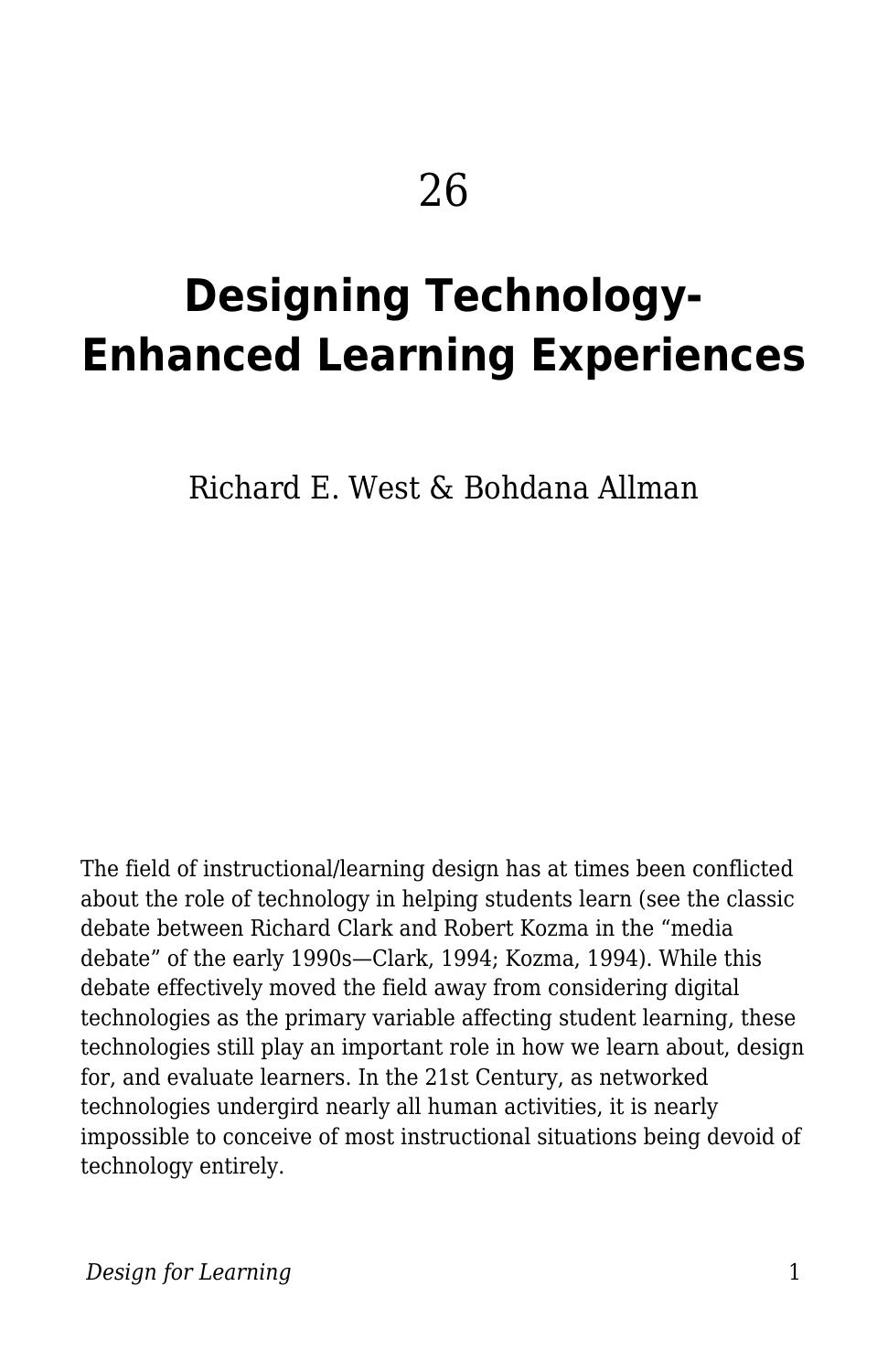Indeed, technology may be considered an important layer in most instructional systems, similar to how architectural buildings comprise various layers from the framing to the electrical to (nowadays) the technological. Gibbons (2014) articulated this [layered approach to](https://edtechbooks.org/studentguide/design_layers) [instructional design,](https://edtechbooks.org/studentguide/design_layers) arguing that just as multiple layers work together to support the purpose of the building, various design layers must similarly work together within instructional products. As we attend to different elements within instructional design layers, we should consider the content, purposes, and instructional strategies as well as how the instruction is represented and controlled through available technology tools. This enables us to design more effective and purposeful instructional solutions and promote powerful learning experiences.

In this chapter, we attempt to provide suggestions for making instructional design decisions that utilize available digital technologies effectively. We will begin by discussing what instructional technologies are, and how we can incorporate them into our designs. We will review design layers that are particularly relevant when using technology to design instruction and discuss the importance of analyzing the technology's affordances and matching them to the underlying pedagogical purposes. We will include a discussion about utilizing different models to focus the technology choices on student learning. We then conclude with some challenges to be aware of when integrating technologies into our designs.

## **What Is an Instructional Technology?**

The field of learning and instructional design considers "technology" to be any tool that extends human capability or assists us in achieving a desired learning outcome. In this definition, the technology or tool does not need to be digital. Experts in the field of educational technology often adopt the terms "hard" and "soft" technologies. In this dichotomy, hard technologies refer to machine-based or digital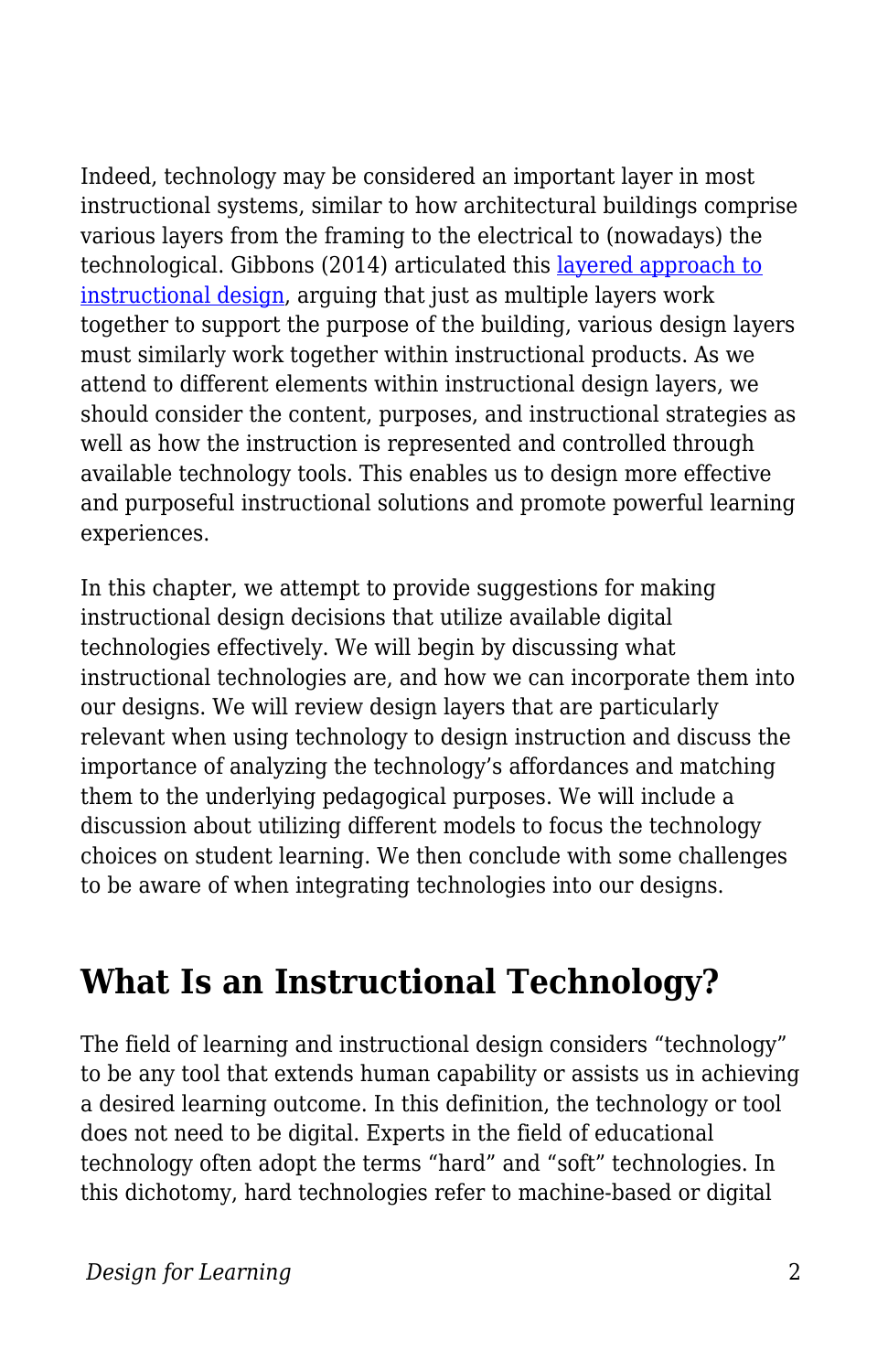technologies, such as a computer or a web-enabled app, while soft technologies are human-driven processes, methods, and theories that similarly extend or improve our abilities to teach or learn. As an example, in the second edition of the Handbook of Educational Communication Technology, (Jonassen, 2004), there was a section for chapters on "hard" technologies, such as television, virtual reality, and internet-based learning, and a separate section for "soft" technologies such as programmed instruction and game-based learning.

Many of the chapters in this textbook are, in fact, discussing "soft" technologies to support designing instruction (see particularly the sections on instructional design [knowledge](https://edtechbooks.org/id/instructional_design_knowledge) and [processes](https://edtechbooks.org/id/instructional_design)). However, this dichotomy is becoming less relevant, as hard and soft technologies are increasingly considered simply "strategies" for influencing learning and typically involve some combination of process, pedagogy, and digital tools. Our chapter continues to merge these ideas together by discussing "hard" digital technologies specifically, but with strong consideration for their pedagogical fit.

## **How Can Instructional Technologies Influence Learning?**

As mentioned above, technologies are tools that extend human capability, including learning. In the past, educators and instructional designers viewed technologies as primarily hard technologies, a medium to learn *from*. This view was associated with the teachercentered instruction or transmission model of education and associated theories. The focus was typically on content transmission, practice of basic skills through repetition, reinforcement of desired behaviors, and evaluation of how accurately the learners could respond to pre-programmed questions. The technology may have allowed for some interaction with peers and instructors, but mostly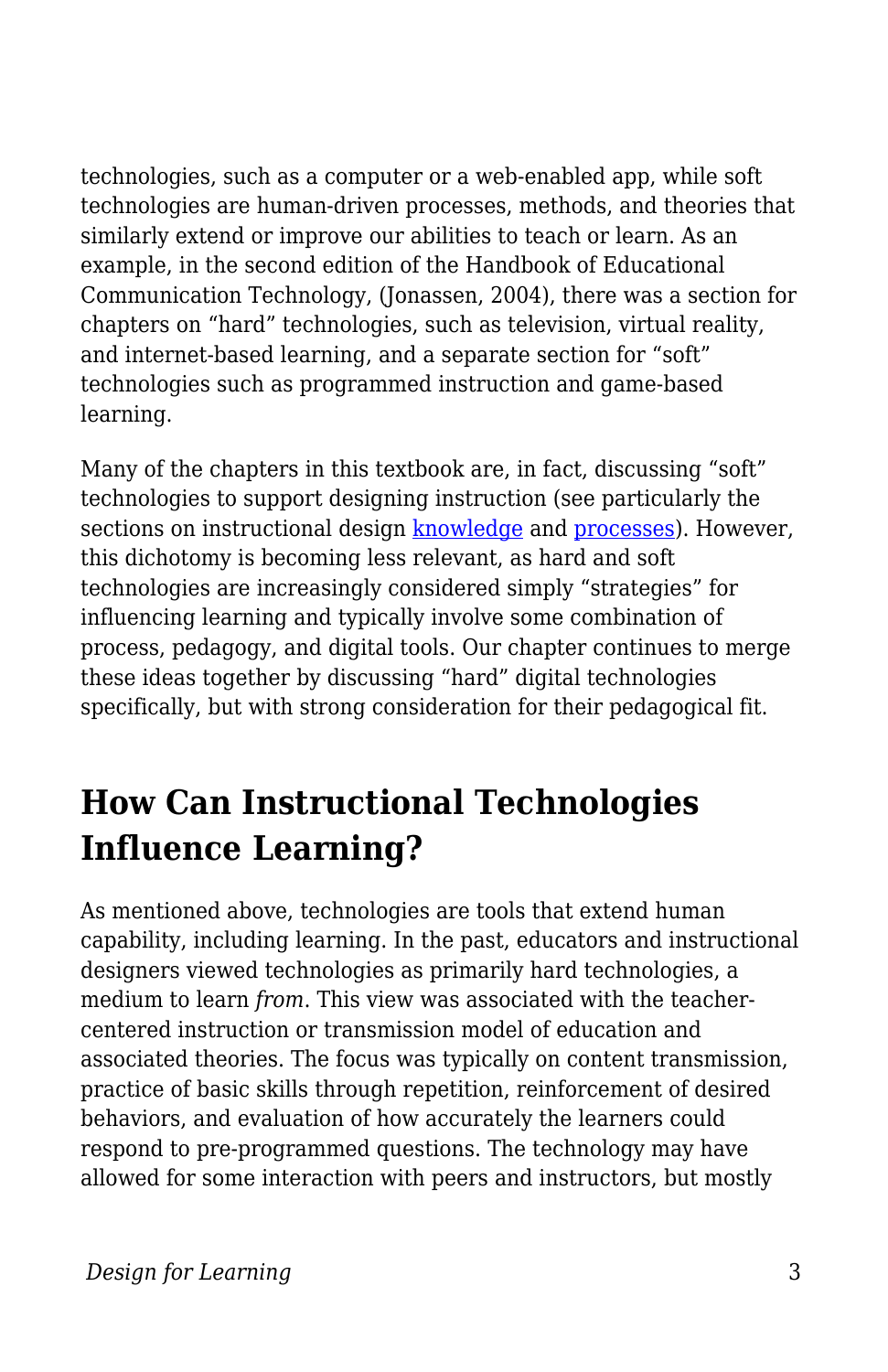the learner individually interacted with the content in isolation. The learner's role was to acquire provided information and reproduce it for evaluation. The instructor's primary roles were to manage the content and evaluate learners' work. This perspective is still valuable for some tasks and types of instruction. However, alone, these types of activities have only limited power in actively engaging learners in the meaning-making process necessary for successful learning and transferring knowledge to new situations.

As an alternative, Jonassen (1996) envisioned instructional technologies as mindtools that students learn *with*, not from, requiring attention to the underlying strategies for using the technology, i.e., soft technologies, in addition to the medium, i.e., hard technologies. This perspective acknowledges that technologies do not directly mediate learning. Learning is mediated by thinking, collaboration, and dialogue facilitated by a variety of tools. Technologies as mindtools support learners as they interpret and organize their knowledge, engage in critical thinking about the content, and actively participate in knowledge construction. Examples of such tools are semantic and conceptual maps (Hwang et al. 2011, visualization tools (Huang, 2020), microworlds and simulations (Warren & Wakefield, 2013), and even emerging technologies such as robotics (Mikropoulos & Bellou, 2013).

Building on this idea of mindtools, and reflecting a general trend in education toward a learner-centered paradigm, the instructional technology field began using technology to mediate meaningful learning experiences and to focus on supporting the learner and the process of learning. Terms such as learning design and technologymediated instruction reflect this shift in thinking. As Ertmer and Ottenbreit-Leftwich (2013) explained, "technology integration is no longer an isolated goal to be achieved separately from pedagogical goals, but simply the means by which students engage in relevant and meaningful interdisciplinary work" (p. 176).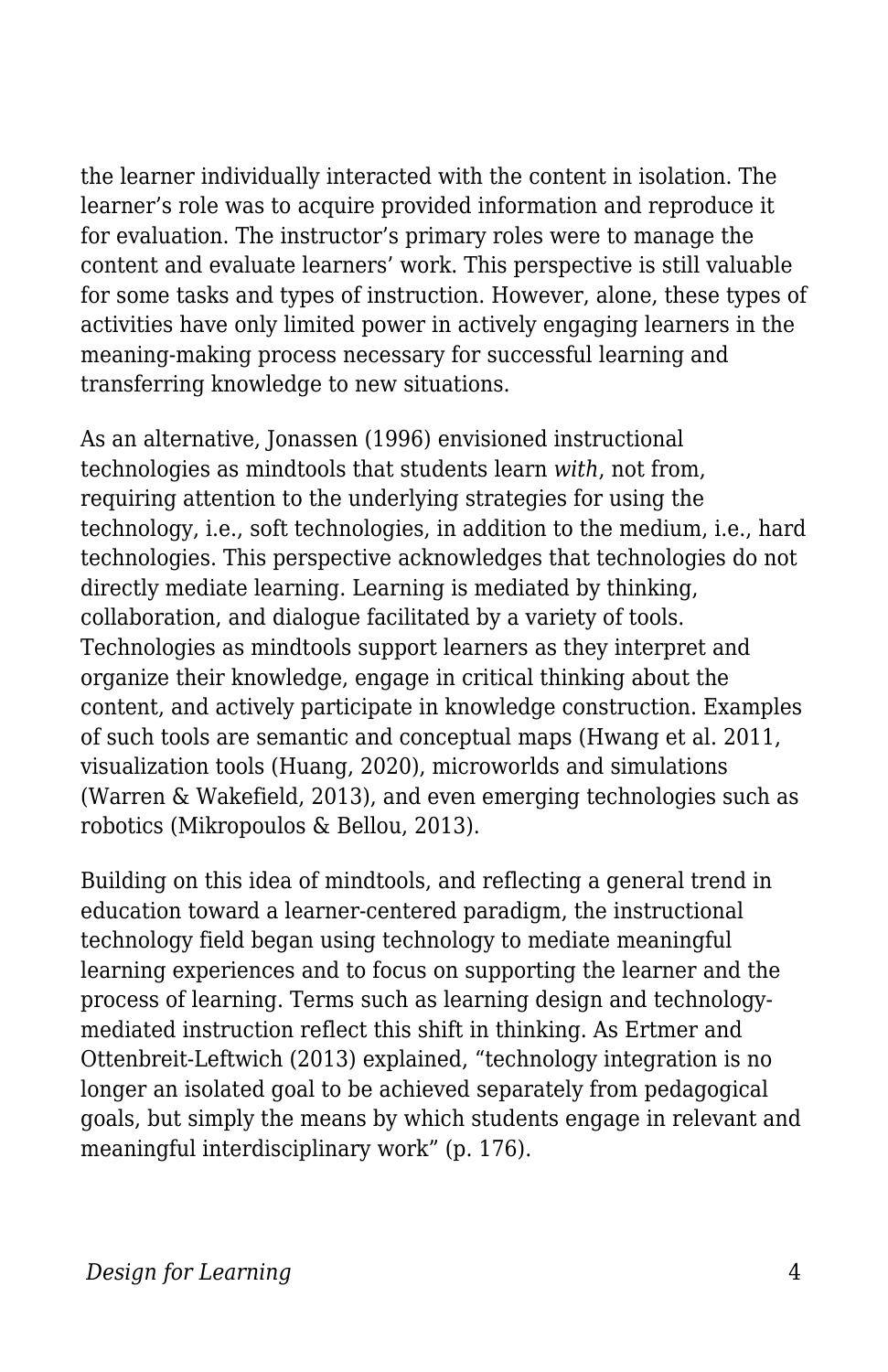Learning experiences are now designed with greater emphasis on our understanding of how people learn (Bransford et al., 2000). Learners are viewed as active agents who bring their own knowledge, past experiences, and ideas into the learning process, which impacts how they learn new information. As learners engage in the learning process, they construct and negotiate new meaning individually and with others. The goal of learning is to gain new understanding, broaden perspective, and apply knowledge in practice rather than to reproduce a specific set of facts. The instructor facilitates the interactions among peers to promote deeper understanding and acts as a guide and a mentor rather than "a sage on the stage."

In this approach, technologies are used more intentionally as tools that mediate learning in a variety of ways. In this chapter, we will briefly discuss three powerful ways that technology can improve learning through (1) simulating authentic human activity, (2) enhancing interaction among people, and (3) enriching the learning process.

#### **Technologies Can Simulate Authentic Human Activity**

Learning, and especially learning of complex professional skills, is optimal when it is contextualized and situated in real-life experiences and authentic activities. Certain approaches use varied technology tools to mimic real-world situations to support learning. For example, computer simulations and [problem-based learning](https://en.wikipedia.org/wiki/Problem-based_learning) (PBL) use technology to create conditions that are similar to real life and encourage the learner to gain new knowledge and skills through repeated practice and solving authentic problems. [Inquiry-based](https://elearningindustry.com/inquiry-based-learning-model) [learning](https://elearningindustry.com/inquiry-based-learning-model) (IBL) encourages the learner to actively explore the material, ask questions, and discuss possible solutions modeling the real-life process of examining issues and systematically looking for answers. Another similar approach, [project-based learning](https://en.wikipedia.org/wiki/Project-based_learning) (PjBL) engages learners in authentic and complex projects, often developing a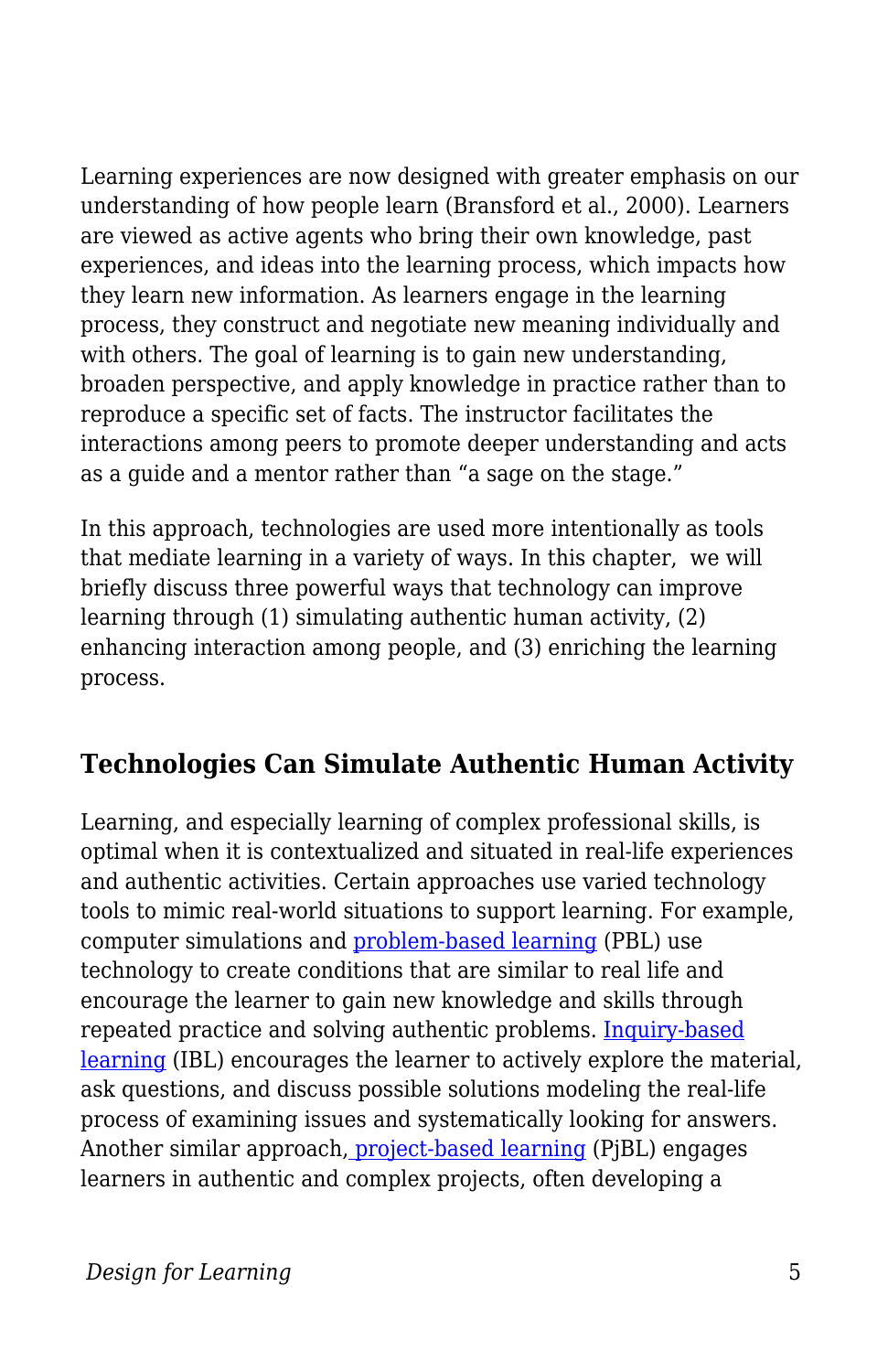tangible product, enabling learners to actively explore real-world problems and gain deeper knowledge and skills. In all these methods, technologies can be used to create authentic or near-authentic problem-solving scenarios and simulations. Additionally, easier replication of digital problem scenarios enables multiple practice opportunities, and using the actual technological tools of the discipline supports learners as they develop professional skills to practice problem solving while in school.

#### **Technologies Can Enhance Interactions**

Digital technology has a tremendous potential to enable interactions and connections between people. Whereas individuals were previously limited by space and time constraints, they can now interact through near ubiquitous access and connection to each other. This has led to the development of several theories of digitally mediated social interaction, such as the [Communities of Inquiry framework.](https://coi.athabascau.ca/coi-model) This theory describes learning as happening within a community where technology enables different types of human presence:

- social presence (the feeling of being connected and present with each other, for example through video or text discussions designed for students and instructors to learn about each other),
- cognitive presence (the feeling of being intellectually present in the community, growing and developing meaning through interaction, for example through online question and answer sessions or group collaboration via shared documents), and
- teaching presence (the feeling of being supported by a teacher designing and facilitating the interactions and content, for example through well-designed online curriculum and opportunities for feedback).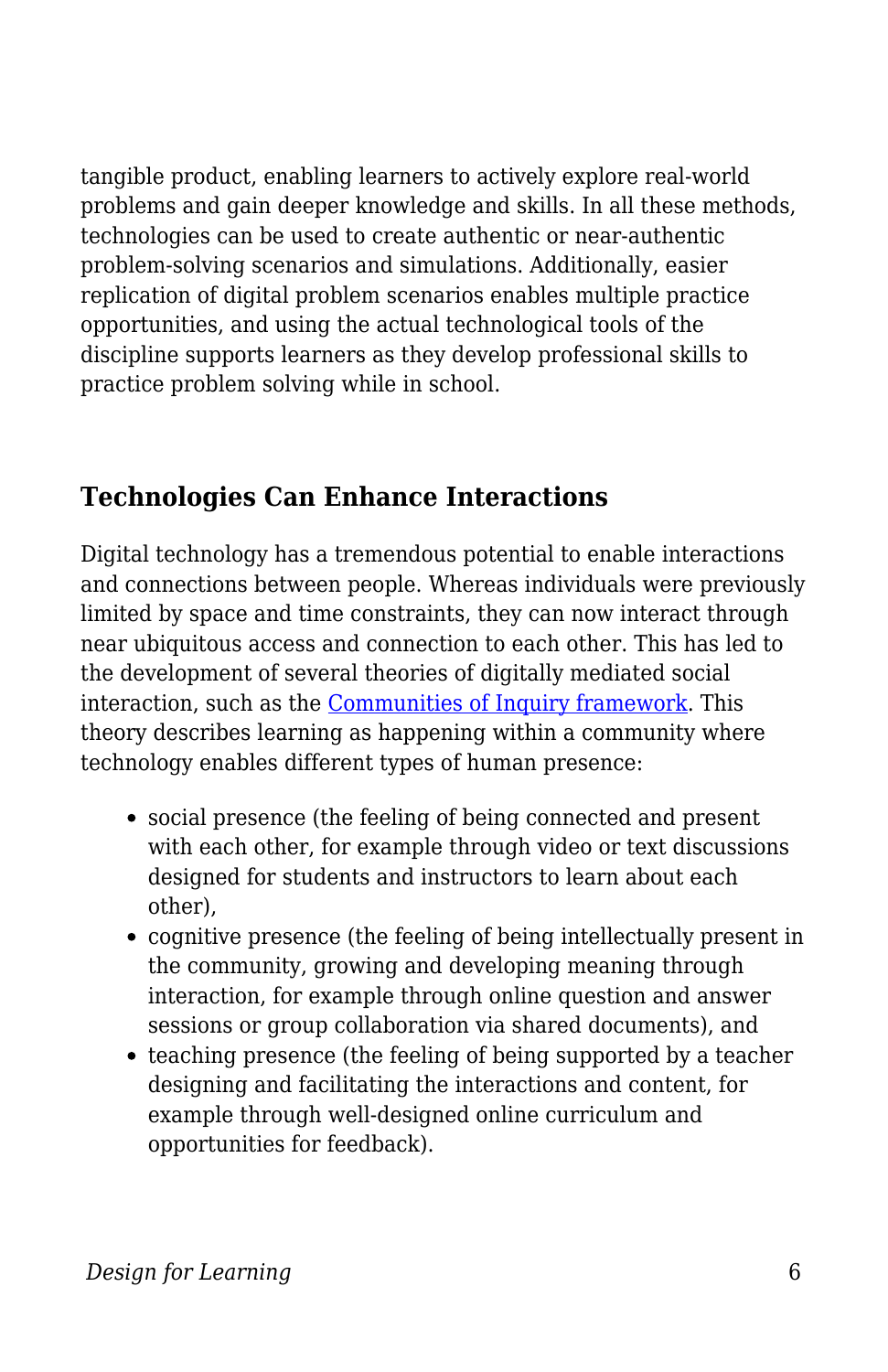Collaborativism [\(Online Collaborative Learning Theory](https://www.learning-theories.com/online-collaborative-learning-theory-harasim.html)) is another model of online learning that creates opportunities for meaningful learning experiences through technology (Harasim, 2017). In this process-oriented model, collaborative technology enables students to actively work together, create knowledge, and learn to use the language, analytical concepts, and activities of the discipline while being supported by an experienced educator who helps them move through three stages. In stage 1 (Divergent Thinking), students engage in discussions about a specific problem or a topic. They generate ideas, questions, responses, and solutions based on their personal perspectives and experiences and share them in a group setting. During stage 2 (Idea Organizing), conceptual changes and convergence of different ideas begin as students clarify, organize, and narrow down options through reflection, analysis, and negotiation of ideas that were shared previously. During Stage 3 (Intellectual Convergence), the group is actively engaged in the co-construction of knowledge. Everyone contributes as the group works on a joint knowledge product or solution, which may later extend to an authentic application or be further refined through another collaborative learning cycle.

#### **Technologies Can Enrich the Learning Process**

Technologies have a powerful potential to enrich and transform the learning process in ways that may be difficult or impossible without these tools. For example, online and collaborative technologies offer unique affordances that go beyond connecting learners across time and space by enabling easy access to multiple perspectives from diverse populations and across the globe. The asynchronous and recorded character of technology-mediated exchanges enables coherent organization of thoughts, clear and authentic expression, and deep analysis and reflection, which in turn facilitates deeper learning and enhances theory-to-practice connection. The opportunity to create multidimensional and multidisciplinary responses presents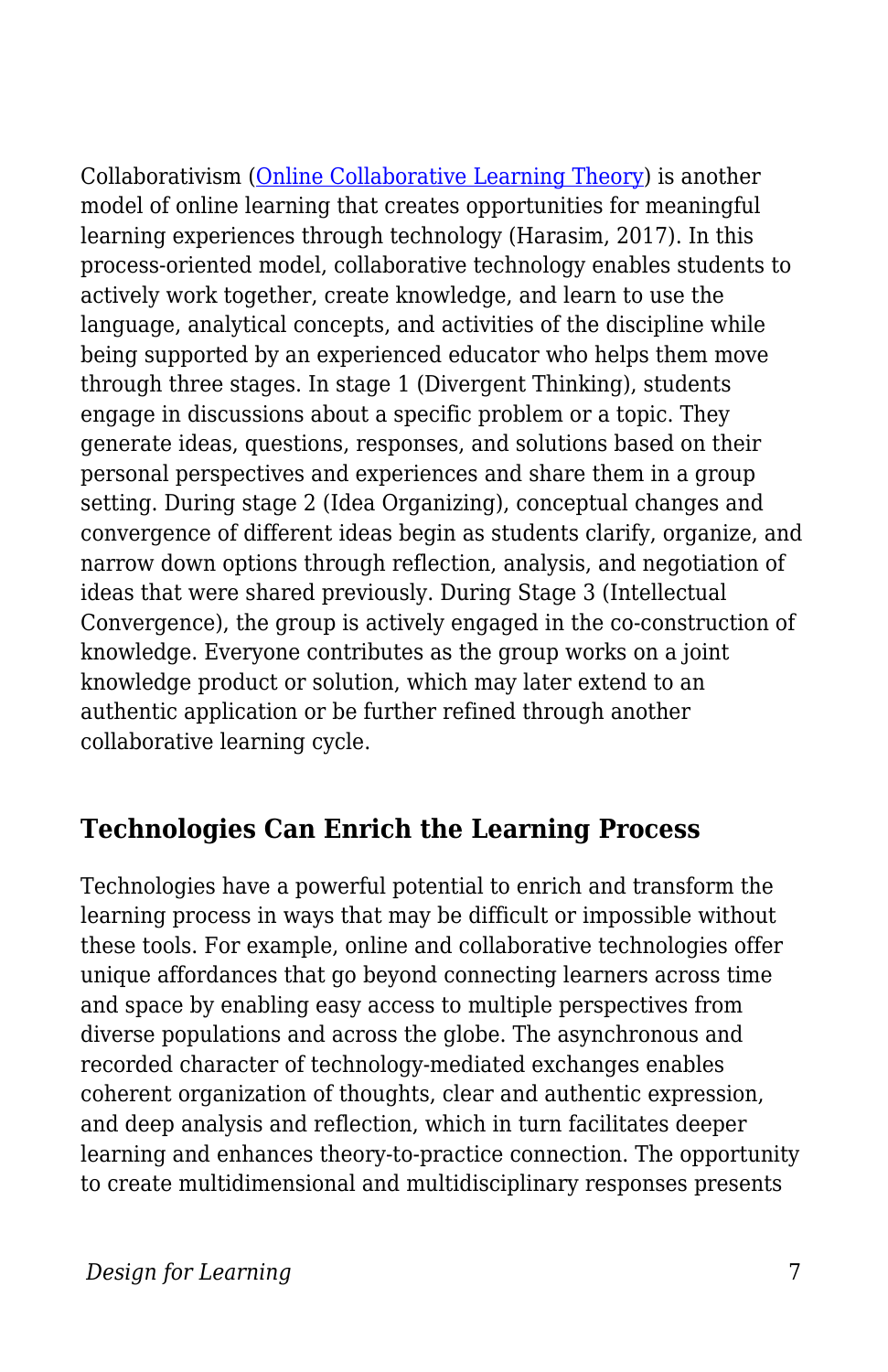authentic evidence of a deeper understanding that goes beyond "correct" answers. Technology also enhances participation opportunities for all types of learners, not just for the traditional mainstream student. Those that may be timid, need more time, or are learning the language are automatically provided with additional support to access the material and interactions in ways that meets their needs. Furthermore, through its flexibility, technology provides access to learning for many non-traditional students as well as busy professionals who may not be able to gain credentials or participate in ongoing professional development in more traditional ways.

## **How Should We Incorporate Technology In Our Designs?**

Entire handbooks have been written about the topic of how to effectively design learning through the support of technologies (see, for example, Bishop et al., 2020; Dillon, 2020; Mayer, 2014; and Stanley, 2013). This chapter cannot expound on all of these theories and ideas, and truthfully, the path of an instructional/learning designer is one of continuous learning—particularly in the area of instructional technologies because these technologies are continually evolving. However, we present two key ideas that will guide you in making wise technology choices in your design work, namely: (1) align technology with pedagogy and (2) focus on what students will do with the technology.

### **Principle 1: Align Technology with Pedagogy**

The quality and accessibility of technology-mediated learning experiences is an issue of both technology and pedagogy. Whether we design a single learning experience, a course, or a full program, strategic orchestration of desired results, assessments, and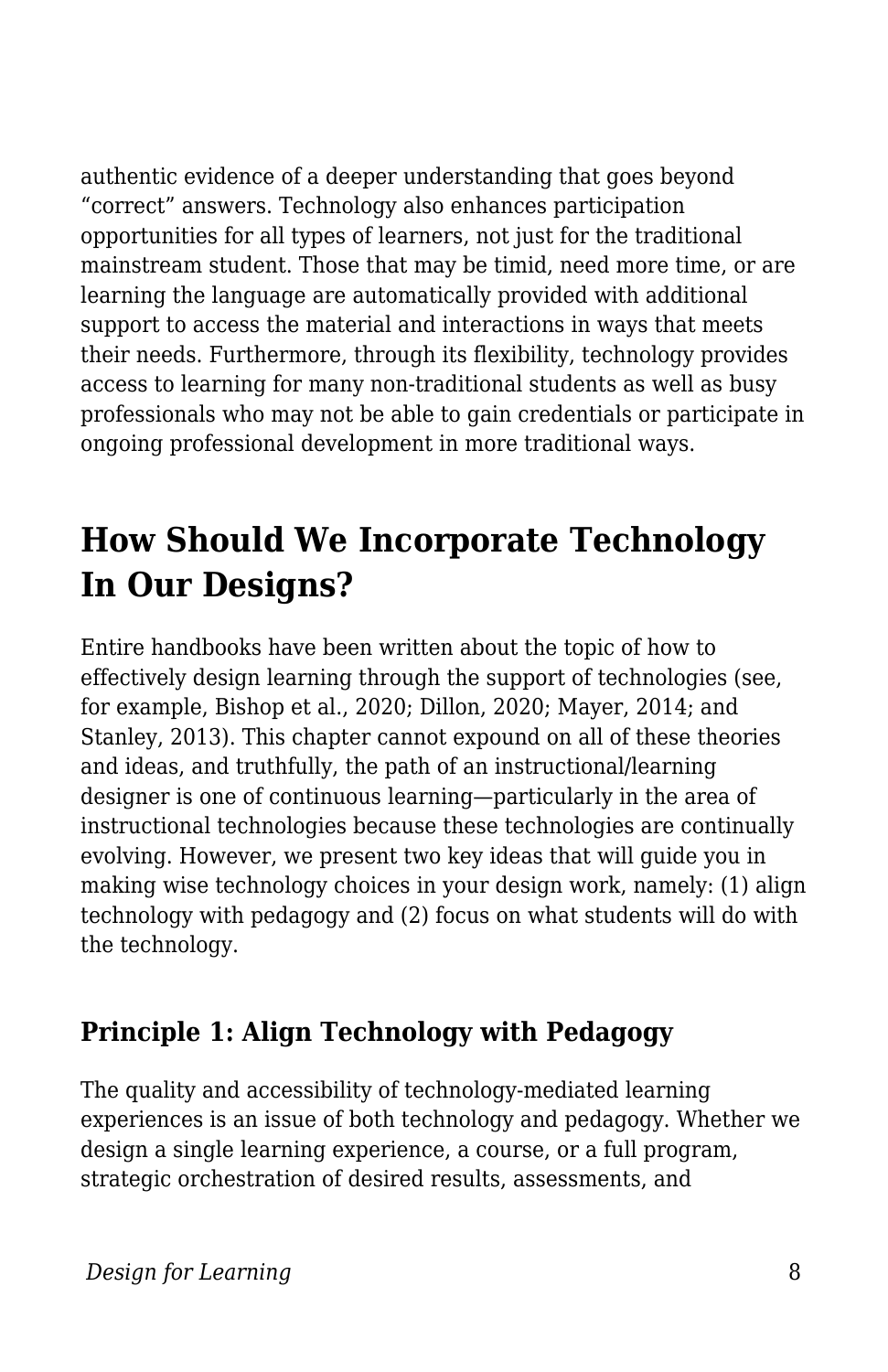instructional methods with intentional use of technology are essential. Understanding by Design (UbD) or Backward Design (McTighe & Wiggins, 2005; see also [Dodd, 2020](https://edtechbooks.org/id/curriculum_design_process), in this book) is a useful framework that helps designers align these essential elements, focus on student learning, and attend to the underlying pedagogy. Rather than the content, materials, or tools dictating what the student should learn, designers pinpoint the most important ideas, knowledge, and skills that the students should learn, and identify appropriate assessments and pedagogies for supporting student learning..

### **Pedagogy**

Pedagogy refers to principles and practices guiding instructional action with a goal to support learning.

Recognizing that technology is a strategic tool encourages designers to deliberately align technology with underlying pedagogical strategies. Any design can be visualized as having two main layers: a *physical layer* and a *pedagogical layer* (see Figure 1). Each layer has distinct core attributes that make the design functional. Core attributes within the physical layer exemplify the surface features of presentation and delivery of instruction and influence access and cost. The pedagogical layer core attributes represent the underlying pedagogical structures and strategies, enable learning to take place, and contribute to successful achievement of learning outcomes (Graham et al., 2014). To increase the effectiveness of any instructional design, the layers and its core attributes should be aligned during the design and development process.

#### **Figure 1**

*A Visual Representation of Two Design Layers From Graham, et al. (2014).*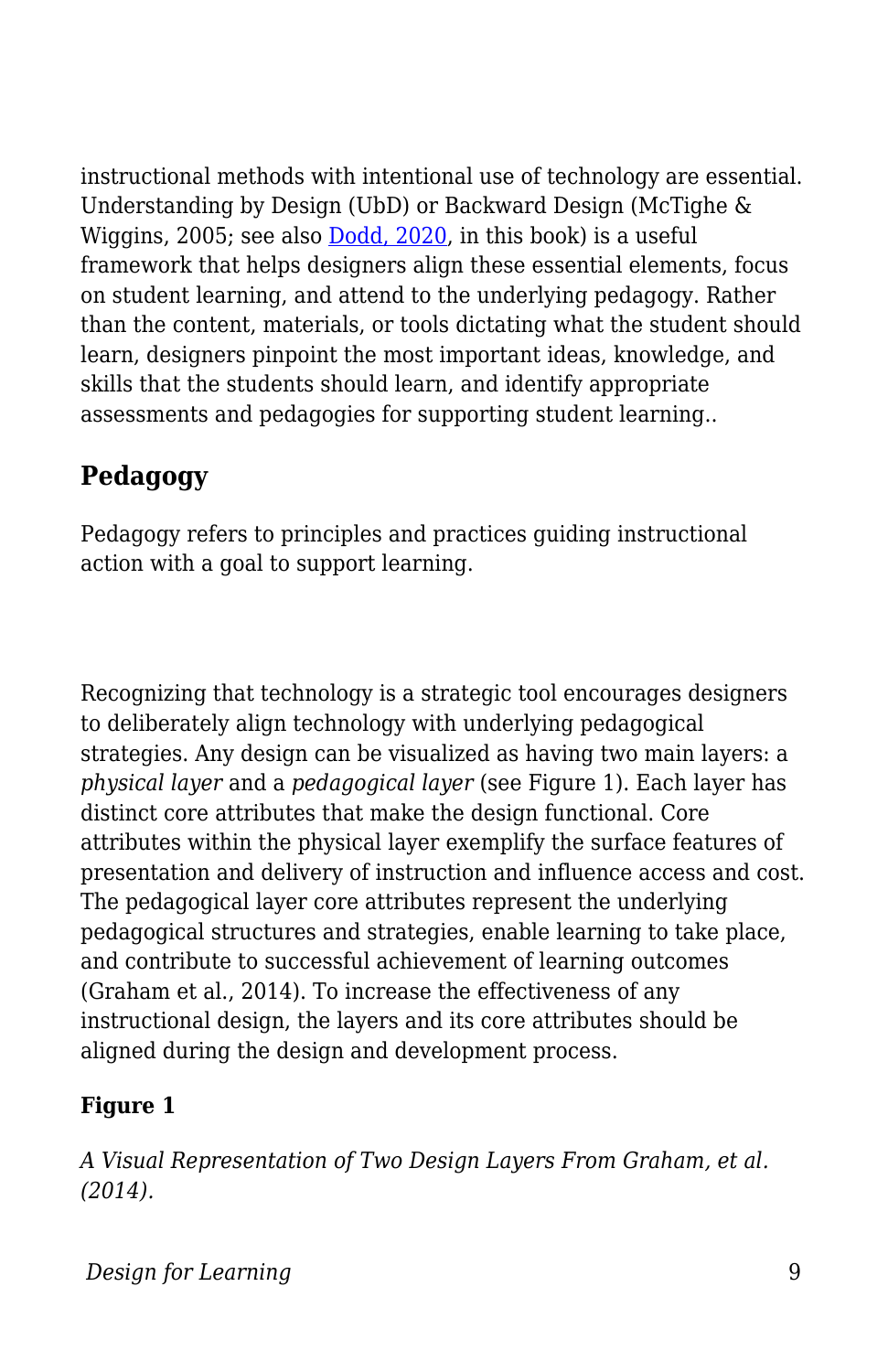

#### **Key Propositions**

(1) Core attributes in the physical affect the potential for attributes in the pedagogical layer

(2) Physical attributes alone do not directly affect learning

Allman and Leary (2020) studied the process and identified a set of core attributes within the pedagogical layer that drive the two design layers' alignment. This set of attributes, so-called pedagogical intent, pivot around the learning event and encompass core components, core methods, and core strategies (see Figure 2). As designers establish pedagogical intent related to a specific learning event, it is easier to recognize technological affordances that may be needed and match them with available technological tools. The alignment is achieved iteratively through purposefully utilizing available technology tools to fulfill the underlying pedagogical intent requirements.

#### **Figure 2**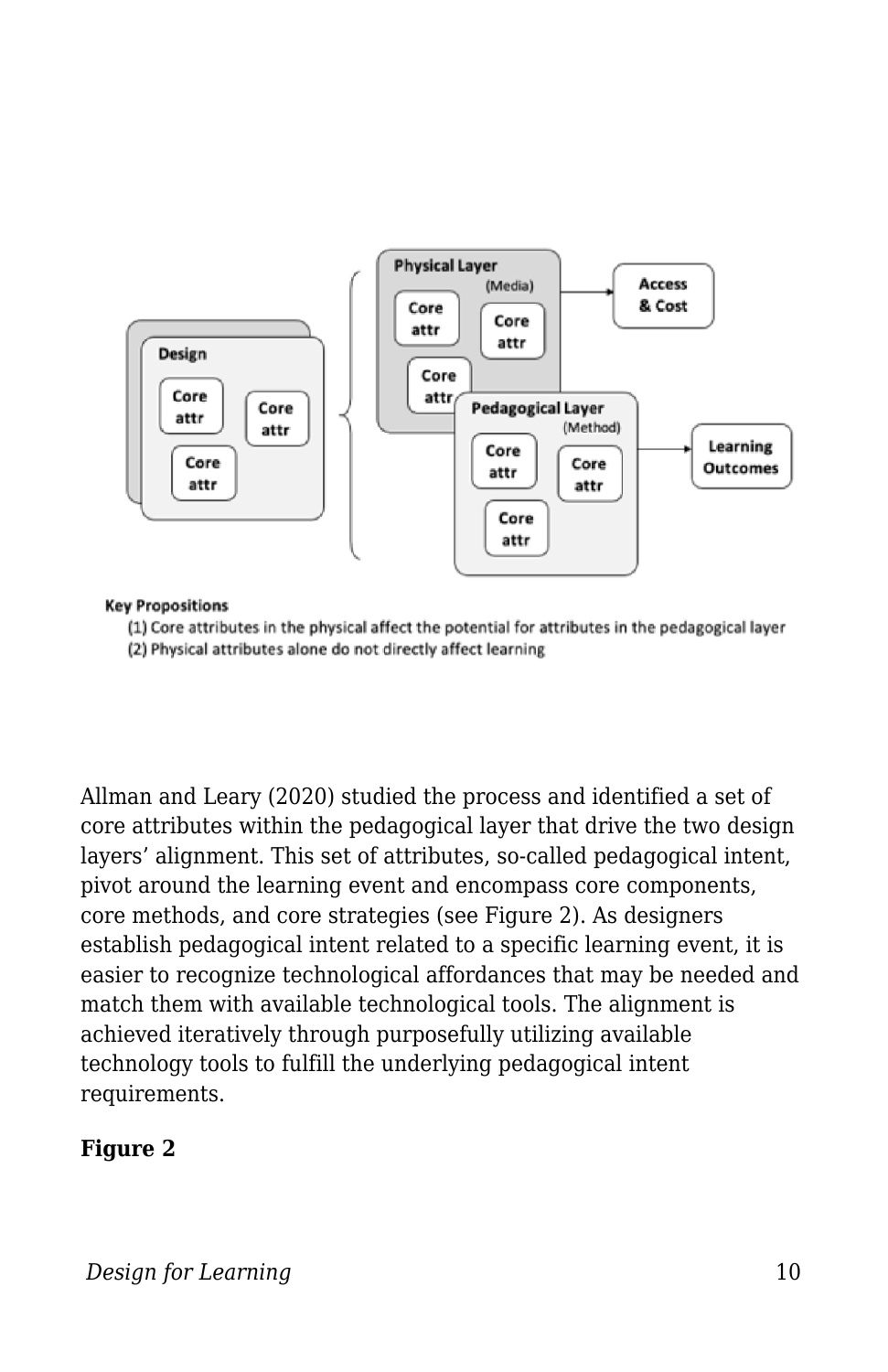*Pedagogical Intent—A Set of Core Attributes Within the Pedagogical Design Layer.*



#### **Affordances**

The concept of affordances represents what a specific technological tool can do, as well as, "afford" the user, a designer, a teacher, or a learner, to do. Affordances are determined by the properties of the tool but also by the capabilities of the user.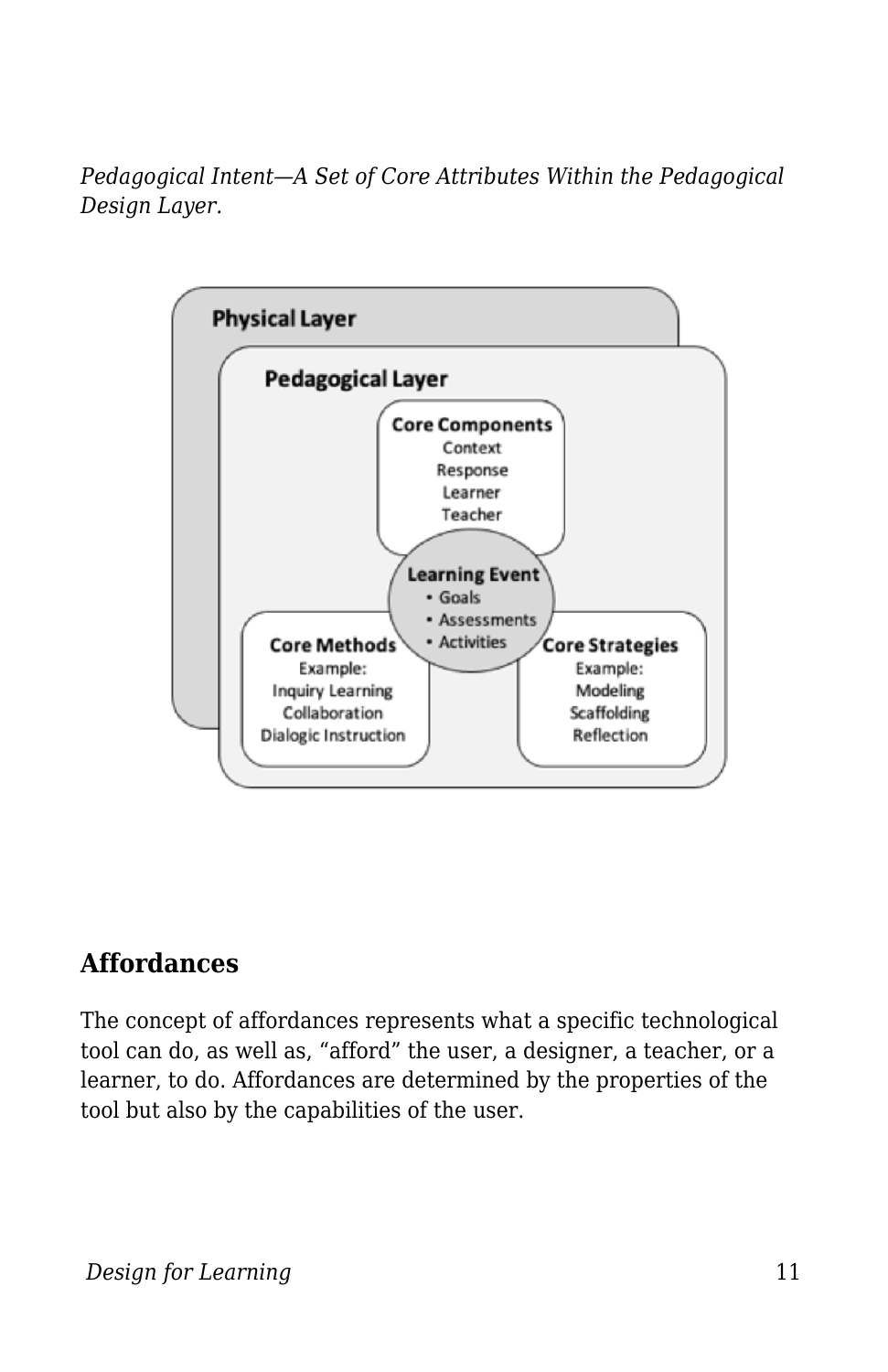Although the choices of technological resources are important, it is the pedagogical purposes that should drive the form of instructional design solutions. By allowing the function to guide the form through prioritizing pedagogical purposes and aligning pedagogical and physical design layers, we can design more effective technologymediated learning experiences and use current technologies in innovative ways.

### **Principle 2: Identify What Students Will Do With the Technology**

In the discipline of instructional/educational technology, researchers have developed many different models for describing how teachers can integrate technology into their teaching. Most of these models focus on how teachers utilize technology. See, for example, the following:

- The TPACK model, which focuses on teacher technological pedagogical content knowledge (Koehler and Mishra, 2009);
- The SAMR model, which focuses on how teachers can use technological strategies to substitute, augment, modify, or redefine their current pedagogical practices (Hamilton et al., 2016);
- The RAT model, which similarly categorizes technology decisions according to whether the technology replaces, amplifies, or transforms the teachers' existing teaching practices;
- The LoTI model, which depicted seven levels of technology use by teachers in the classroom (Moersch, 1995).

While these models can be helpful in teacher preparation programs, they perpetuate a teacher-centric approach to technology use, often ignoring the learner's experience.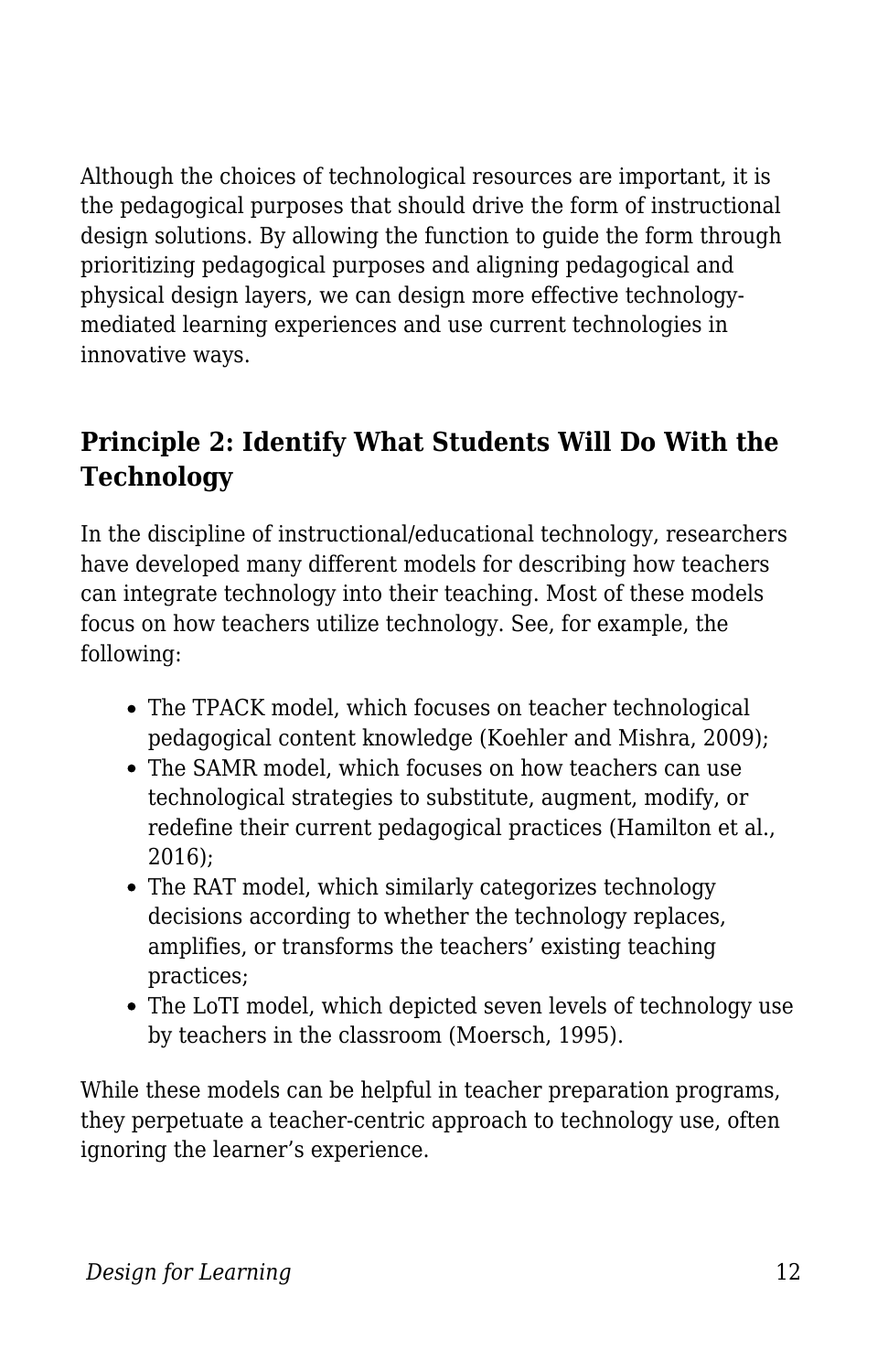**PICRAT**. However, a new model has been proposed that builds off of the common SAMR/RAT approaches, but turns the emphasis away from what the teacher does with the technology and toward how the student utilizes the technology (Kimmons et al., 2020). In this model, called PICRAT, designers still consider how to use technology to replace, amplify, and transform the learning; but in addition, designers consider what the student is doing as part of the activity: is the student's learning passive, active, or creative? The PICRAT model does not dictate that all good instruction must be transformative or that students must be creative while using the technology. However, it does help teachers and designers to diagnose how often they incorporate activities in each of the squares, and whether they are overusing some strategies to the detriment of others. For example, we often find that designers/teachers overuse technology to replace passive forms of learning (e.g. viewing a lecture, reading a textbook) and PICRAT can stimulate thinking about how to engage students more actively and creatively in their learning with technology.

#### **Figure 3**

*PICRAT Model*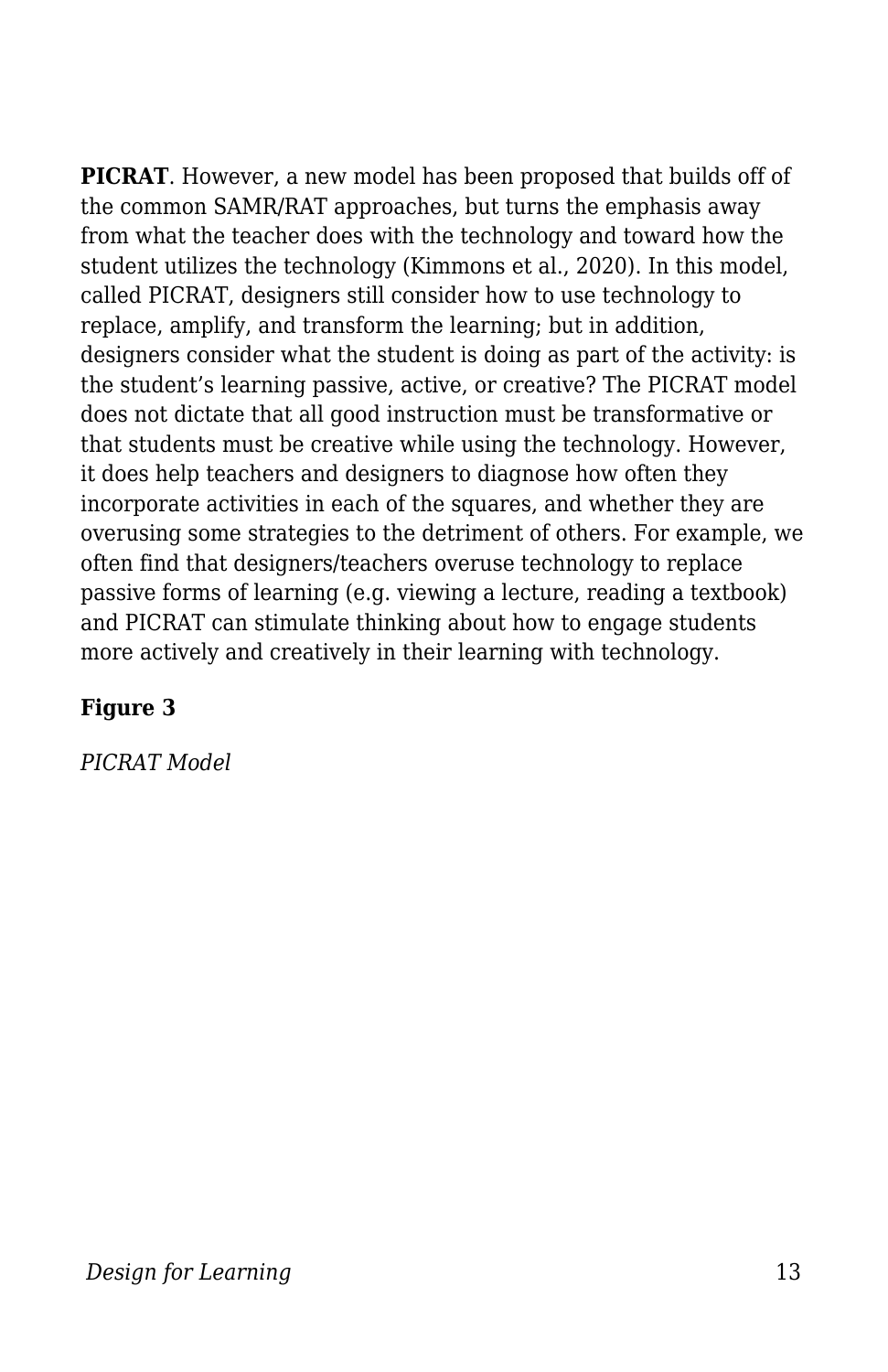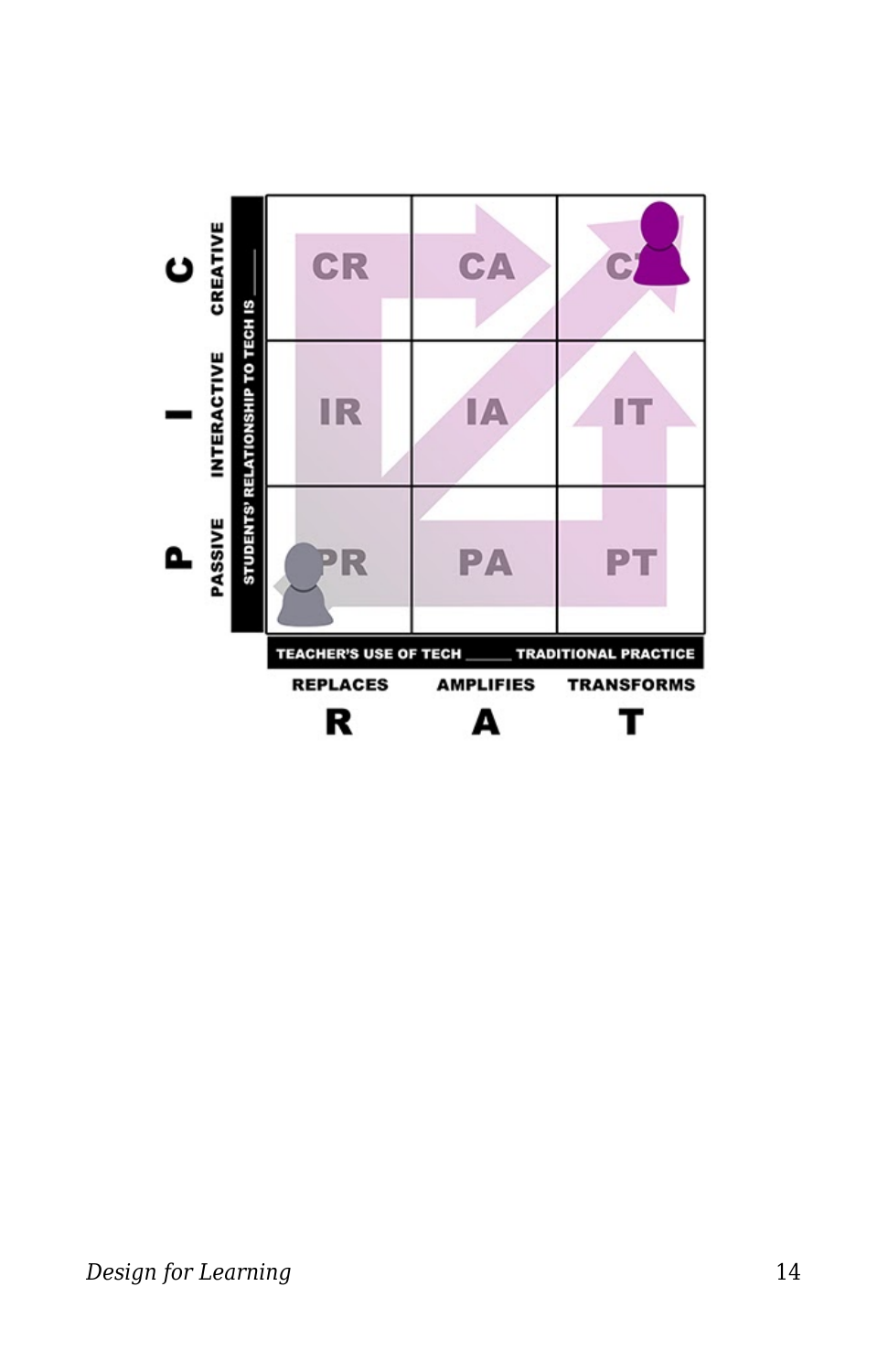#### **PICRAT for Effective Technology Integration in Teaching**



[Watch on YouTube https://edtechbooks.org/-Ki](https://www.youtube.com/embed/bfvuG620Bto?autoplay=1&rel=0&showinfo=0&modestbranding=1)

This video was developed for preservice teachers, and discusses the basic ideas of the PICRAT model.

## **Challenges When Designing Learning With Technology**

In this chapter, we have mostly proposed technology as a powerful asset for designers as they create effective learning, as long as they first, focus on aligning the technology's affordances with matching pedagogies; and second, focus on the students' experiences with the technology. By maintaining these two foci, technology can have a powerful influence on student learning. However, research has provided several additional cautions. We highlight a few important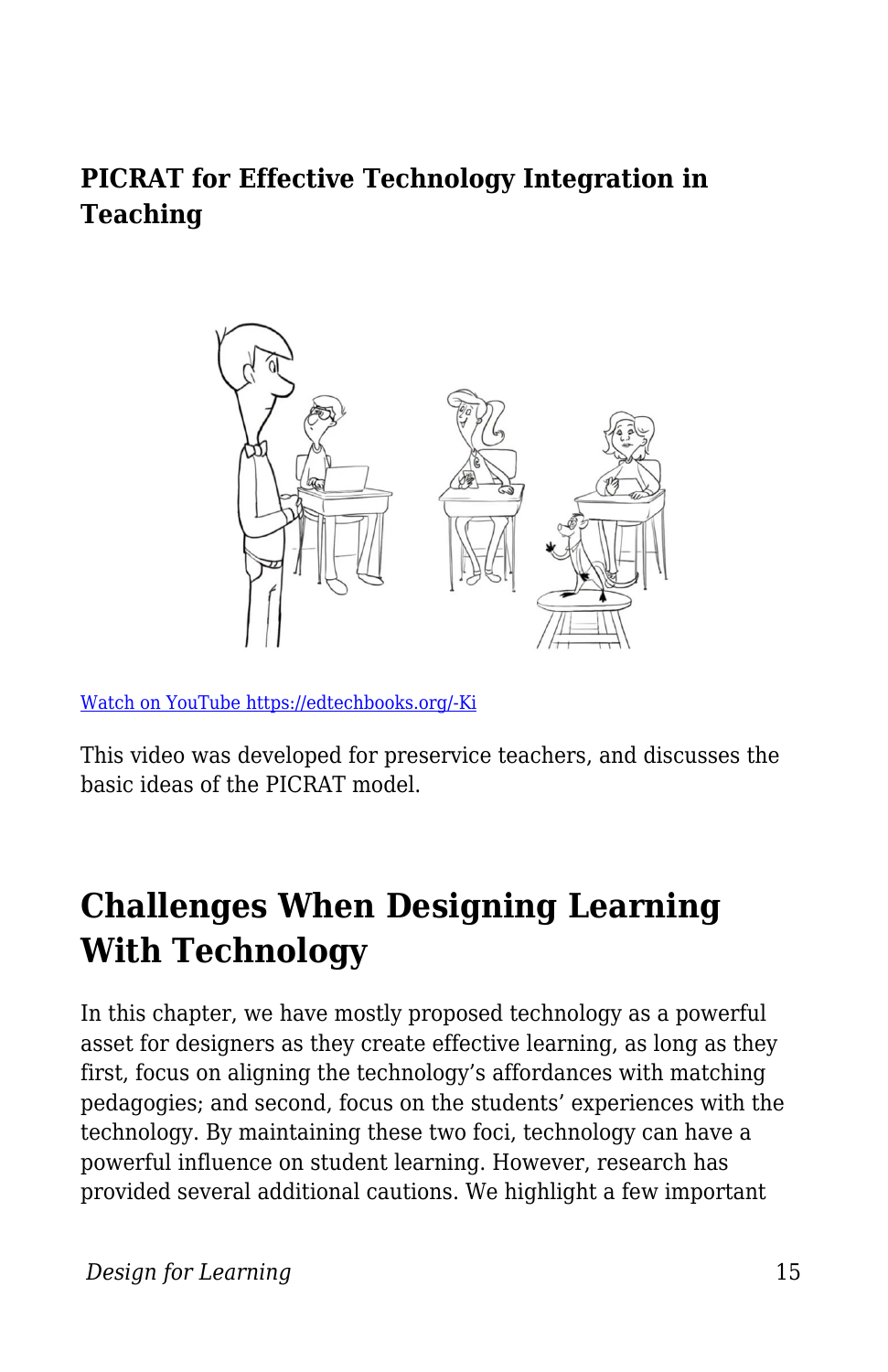ones here, but be aware that there are many more, and technology, as would be the case with any tool or strategy, should be applied judiciously after careful learner/needs analysis.

#### **Challenge #1: Technology Can Be Distracting**

While technology can enhance learning, it can also easily distract from it. We are all familiar with overworked Powerpoint slides or videos where the core message is lost amid spinning graphics, useless animations, distracting photos, or disconnected audio. Richard Mayer, and his collaborators, have outlined key principles for designing effective educational multimedia in their Cognitive Theory of Multimedia Learning, or CTML (Mayer, 1995). These principles are based on core cognitivist assumptions and theories such as dual coding theory (Paivio, 1990) and information processing limits and activity (West et al., 2013). The core idea behind the theory is that of congruence—or that various media should work together, not at disarray, to solidify interpretation of an idea and the development of appropriate mental schemas. More specifically, Mayer and Moreno (1998) identified 5 key principles for designers:

- 1. **Multiple Representation Principle:** It is better to present an explanation in words and pictures than solely in words.
- 2. **Contiguity Principle:** When giving a multimedia explanation, present corresponding words and pictures contiguously rather than separately.
- 3. **Split-Attention Principle:** When giving a multimedia explanation, present words as auditory narration rather than as visual on-screen text.
- 4. **Individual Differences Principle:** The foregoing principles are more important for low-knowledge than high-knowledge learners, and for high-spatial rather than low-spatial learners.
- 5. **Coherence Principle:** When giving a multimedia explanation, use few rather than many extraneous words and pictures.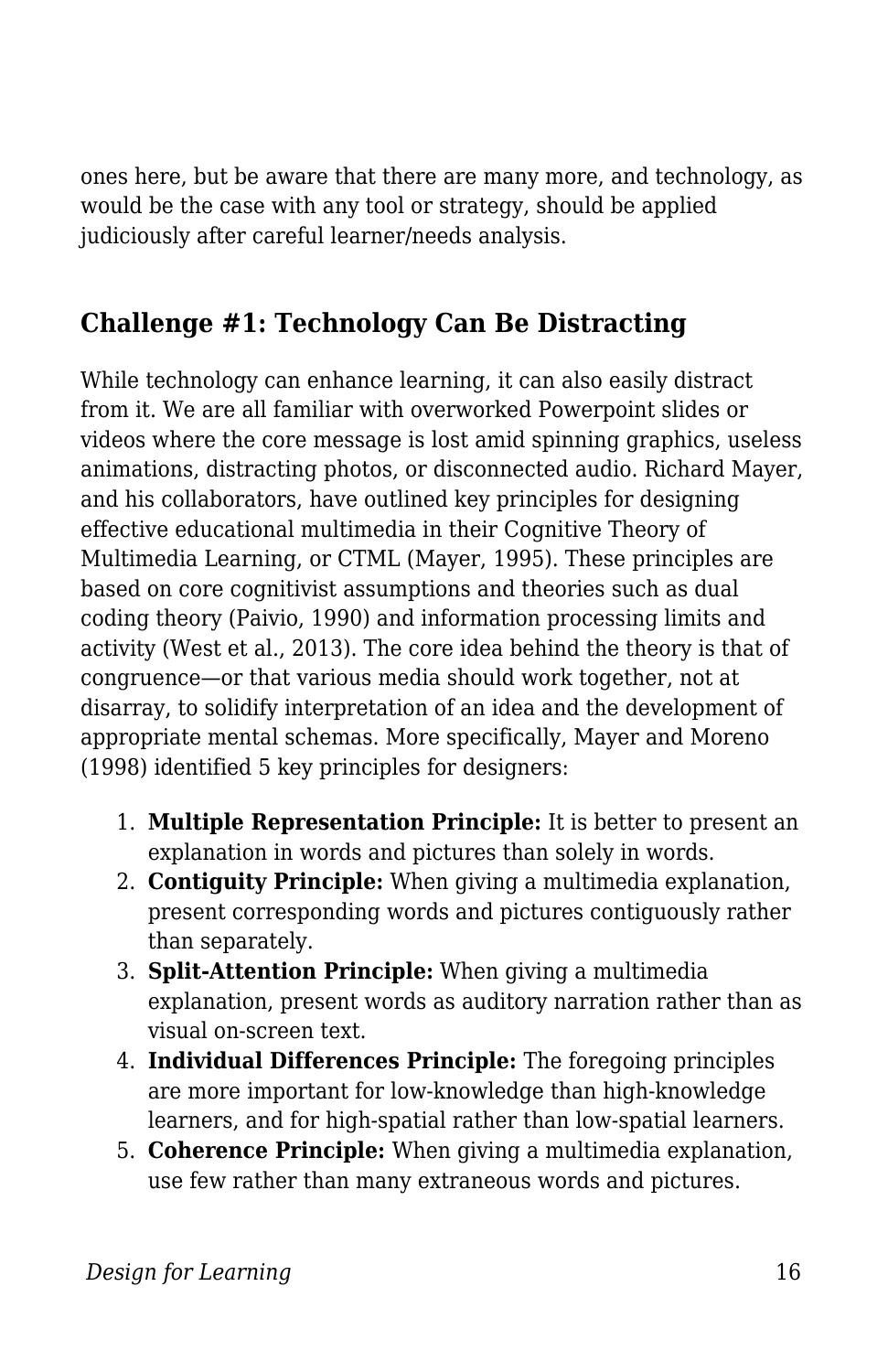The research on CTML is quite extensive with a great deal of applicability to designers, and you are encouraged to continue your learning in this area by seeking out recent publications on this topic.

#### **Challenge #2: Equity**

Although technology has the potential to contribute to equity among learners, it is frequently a great source of inequality with regards to access and usage. Technology is typically adopted faster and in more engaging and innovative ways in schools serving affluent communities. Students in low-income schools may have comparable access to computers while at school but their access to computers and reliable internet may be limited at home. Additionally, low-income schools frequently employ technology for routine drills, content delivery, and in teacher-centered ways rather than facilitating access to knowledge and learning further enlarging the digital divide (Reich, 2019; Warschauer et al., 2004).

Effective use of technology can remove barriers to learning. It can make content and materials more accessible, less culturally biased, and less linguistically challenging. Technology can support educators to regularly assess their learners' needs, promptly respond to their progress, and provide tailored support based on those needs. In order for technology to promote a more equitable learning environment, access to computers, tablets or devices and reliable fast internet connection must be ensured both at school and at home. Next, attention needs to be paid to ongoing professional development and instructional coaching to support teachers, particularly to understand how they can influence student equity.

However, change in teacher practice and effective technology integration occurs gradually. In order to create more equitable learning environments and innovative uses of technology in their classrooms, teachers need to see multiple examples and have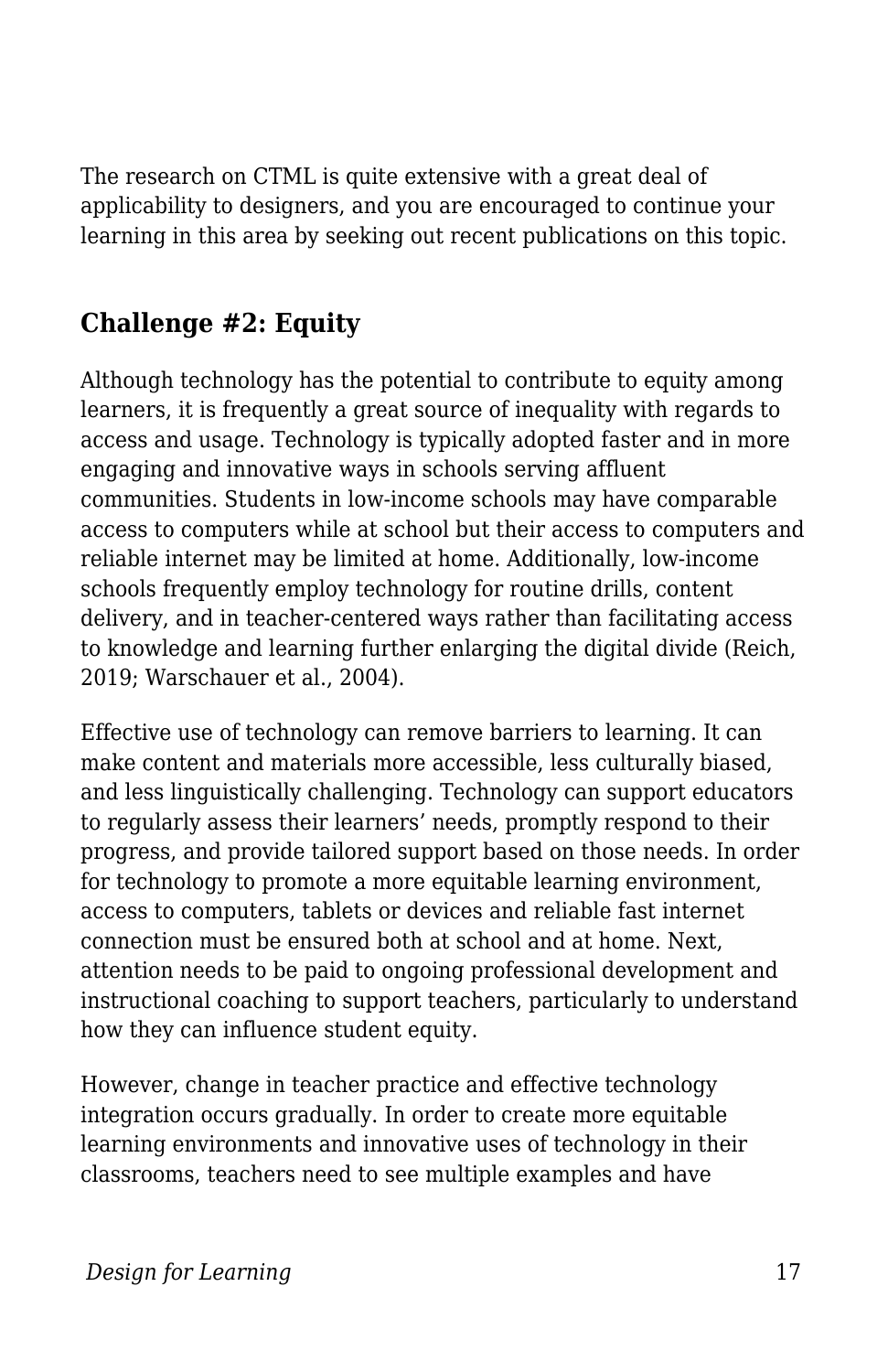opportunities to practice in their classrooms. Finally, to promote equity, it is imperative that we see beyond technology integration and recognize the importance of using technology-generated data to better understand where learners are and monitor their progress as well as utilize learner-centered educational approaches to promote authentic and meaningful learning experiences mediated by technology.

#### **Challenge #3: Media Centrism**

The field of instructional design evolved in part from a foundation in educational media. Perhaps for this reason, there is sometimes a bias towards overemphasizing technology in our designs. Throughout the history of our field, we see initial, frenzied excitement over a new technology that eventually is born out to be not nearly as disruptive as originally envisioned (e.g. virtual reality, moocs, interactive whiteboards, clickers, etc.).

Gibbons (2018) outlined succinctly a common pattern for new instructional designers, arguing they begin media centric, because "The technology itself holds great attraction for new designers. They often construct their designs in the vocabulary of the medium rather than seeing the medium as a . . . preferably invisible channel for learning interaction" (para. 3). According to Gibbons, designers then evolve to focus on the instructional message, then the instructional strategy, before finally learning to design according to an instructional model. "Model centering encourages the designer to think first in terms of the system and model constructs that lie at the base of subject-matter knowledge. . . . Then to this base of design is added strategy, message, and media constructs" (para 6).

Because of this inherent bias towards technology as the first solution, designers must practice discipline in not choosing the novel technological choice first before fully analyzing its true affordances.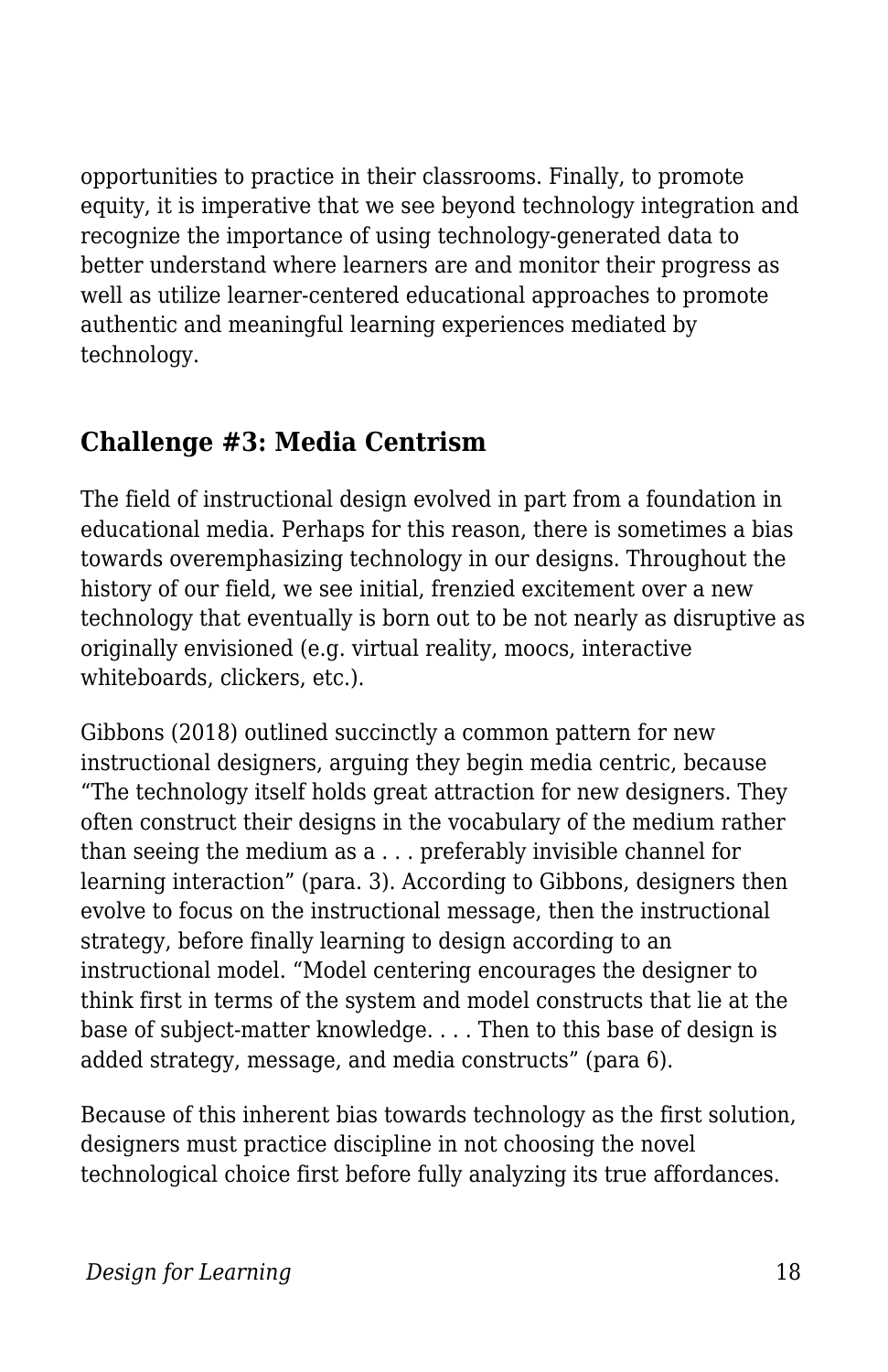### **Challenge #4: Time/Cost/Efficiency Tradeoffs**

Technology is often expensive to integrate into a learning environment—particularly if it is a new technology and especially if access must be provided for a large number of students to maintain equity. For example, the ability to teach mathematics to young children using virtual manipulatives using proprietary software on expensive tablets may be superior for some learning objectives to plastic, physical manipulatives. However, would the cost of buying and replacing the tablets be worth it? In addition, how much time will it take to train teachers and students on the new software? How much instructional time will it take in the class period to conduct the activity, including charging the devices, organizing them on the media cart, and retrieving them from students afterwards?

In making decisions about integrating technology into learning environments, designers must not only analyze what decisions will help people learn best, but also which decisions are most practical.

## **Conclusion**

It is clear that technology plays a very important role in our discipline, as many academic programs include the word in the title of their department. However, what technology designers use in the learning environments they create is less important than how they use it. In this chapter, two key principles have been outlined for designing effective instruction with technology: First, match the pedagogy to the technology's affordances; and second, focus on what students will do with the technology, more so than the teacher. Four challenges have also been outlined that are common when technoloy is used in design, and some suggestions have been provided for confronting these challenges. Perhaps the most important idea is to remember digital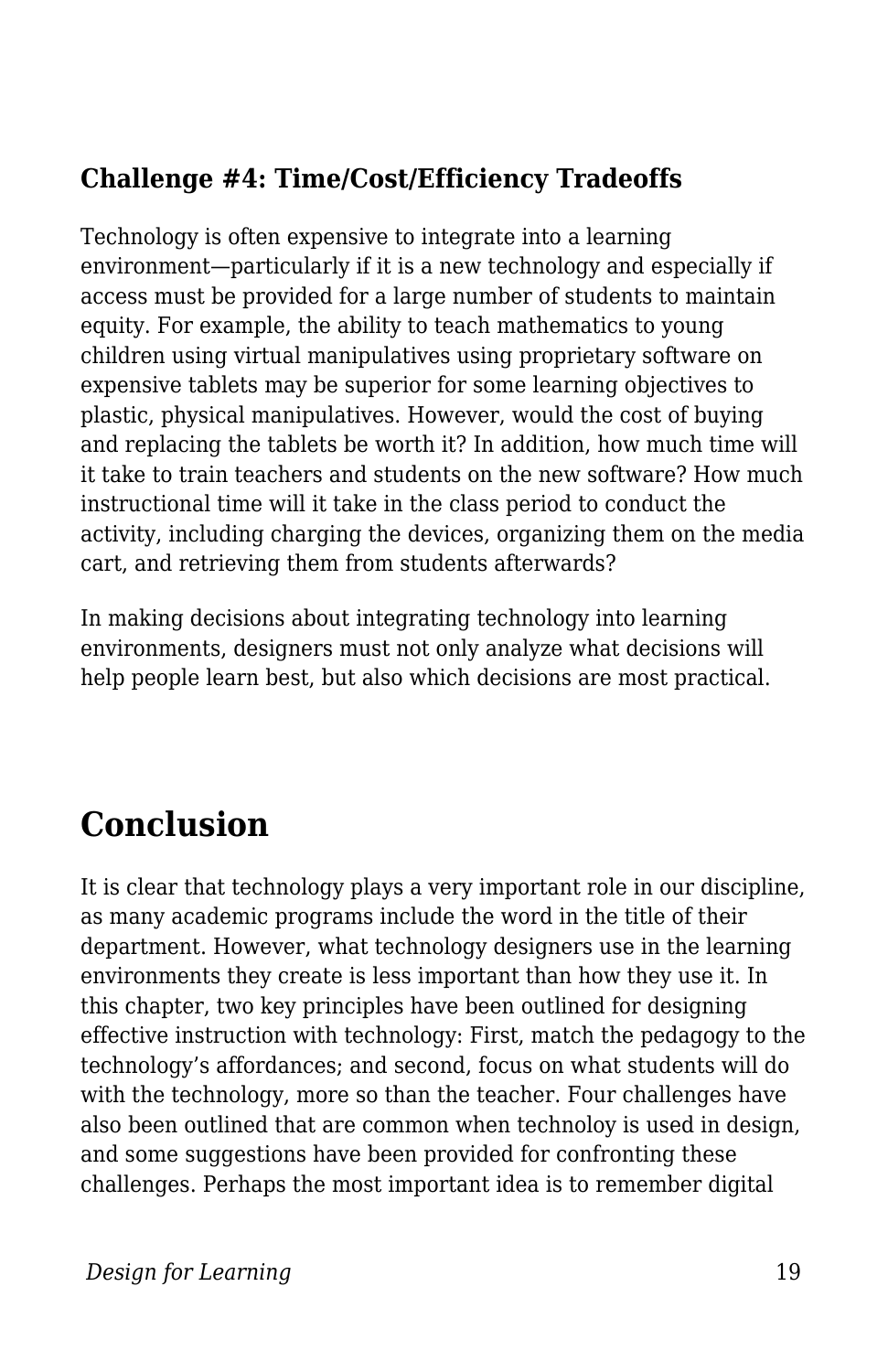technologies, like theories, processes, and models, are tools—and tools are only as effective as the builder and the blueprints that will utilize the tools.

### **Application Exercise**

Consider a time in your life when you needed to learn something difficult. Some examples might be fractions as a child, learning another language, or learning a new routine at work. First, analyze what your needs were as a learner: what did you need to learn, and what made it challenging? Second, describe what kind of technology could have helped you? What affordances of the technology would have made it useful? Third, pick one of the challenges outlined in this chapter and discuss how an instructional designer could have utilized the technology effectively while minimizing those challenges. For example, how could they have reasonably provided equitable access? Or utilized CTML design principles?

## **References**

Allman, B. & Leary, H. (2020). *Aligning Pedagogy with Technology in Online Course Design* [Manuscript submitted for publication]. Instructional Psychology & Technology, Brigham Young University.

- Bishop, M. J., Boling, E., Elen, J., & Svihla, V. (2020). Handbook of Research in Educational Communications and Technology (5th Ed.). Springer.
- Bower, M. (2008). Affordance analysis matching learning tasks with learning technologies. *Educational Media International*, *45*(1), 3–15. https://doi.org/10.1080/09523980701847115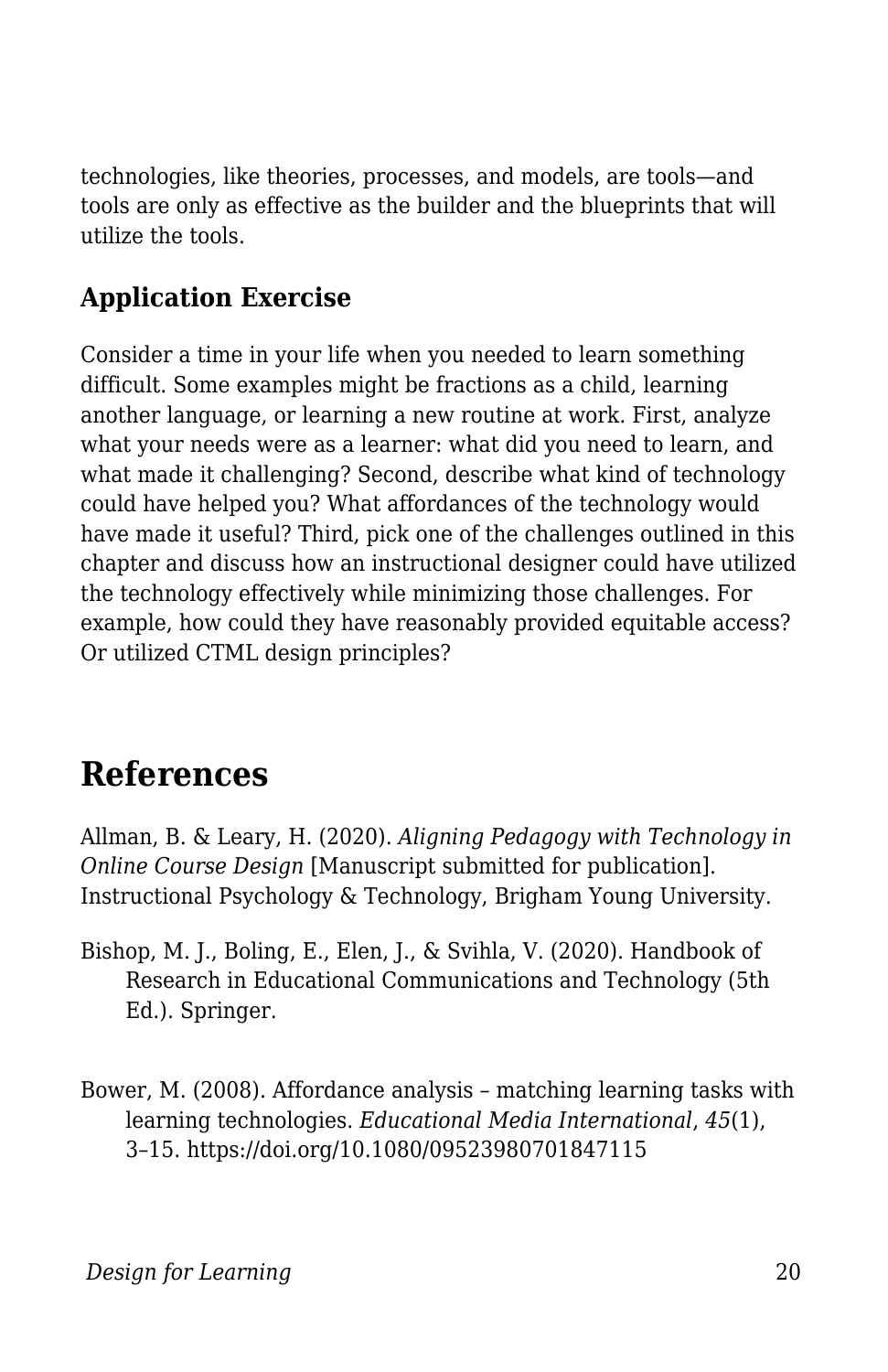- Bransford, J. D., Brown, A. L., & Cocking, R. R. (2000). How people learn (Vol. 11). Washington, DC: National Academy Press.
- Clark, R. E. (1994). Media will never influence learning. *Educational Technology Research and Development*, *42*(2), 21–29.
- Dillon, R. (2020). The digital gaming handbook. Boca Raton, FL: CRC Press.
- Ertmer, P. A., & Ottenbreit-Leftwich, A. (2013). Removing obstacles to the pedagogical changes required by Jonassen's vision of authentic technology-enabled learning. *Computers & Education*, *64*, 175–182.
- Gibbons, A. S. (2014). An architectural approach to instructional design. Routledge.
- Gibbons, A. (2018). What and how do designers design? A theory of design structure and layers. In R. E. West (Ed.), *Foundations of Learning and Instructional Design Technology*. EdTech Books. Retrieved from https://edtechbooks.org/lidtfoundations/what\_and\_how\_do\_design ers\_design
- Graham, C. R., Henrie, C. R., & Gibbons, A. S. (2014). Developing models and theory for blended learning research. In A. G. Picciano, C. D. Dziuban, & C. R. Graham (Eds.), *Blended learning: Research perspectives (Volume 2)*, *2*, 13–33. Routledge. https://doi.org/10.4324/9781315880310
- Hamilton, E. R., Rosenberg, J. M., & Akcaoglu, M. (2016). The substitution augmentation modification redefinition (SAMR)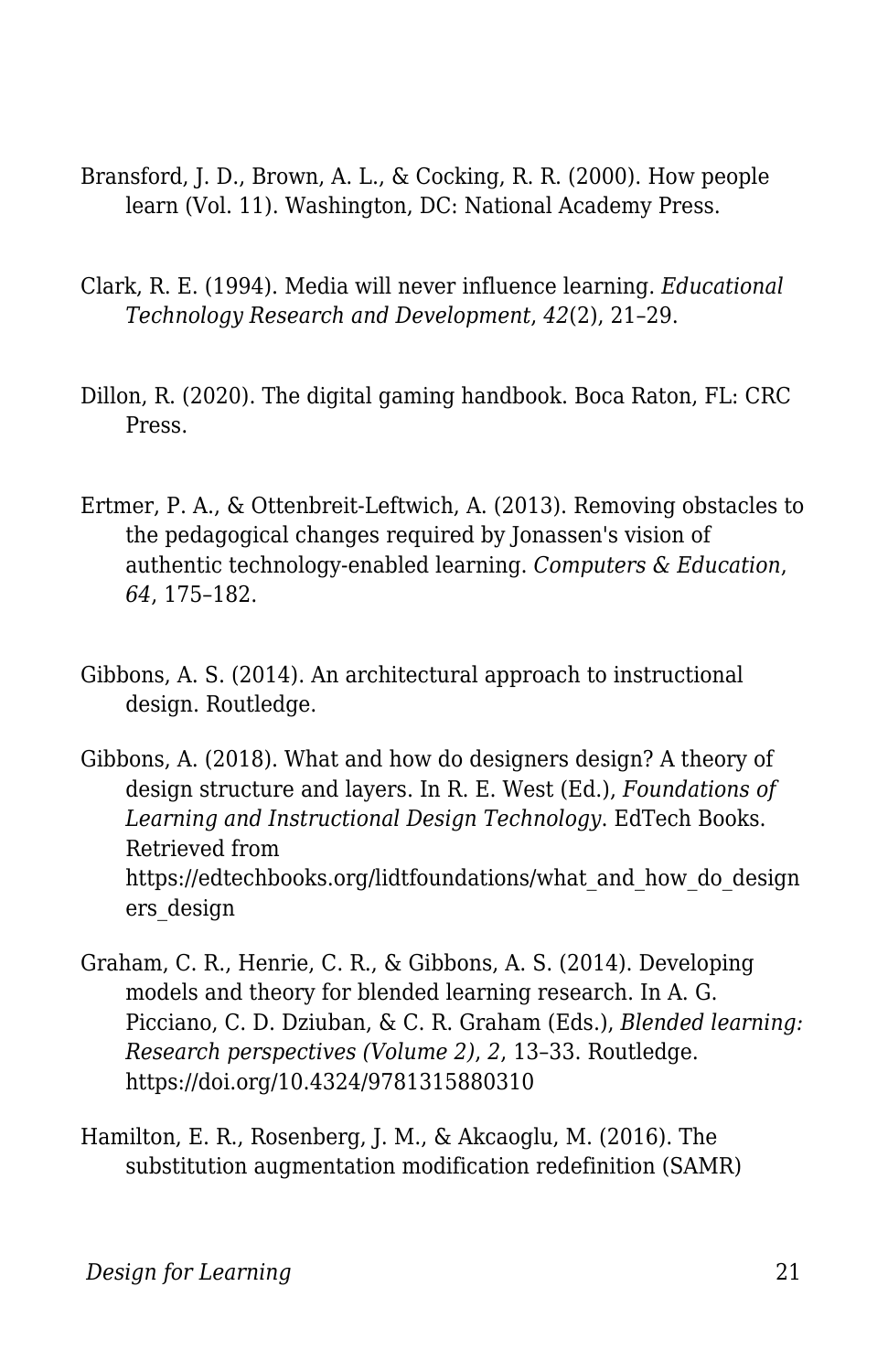model: A critical review and suggestions for its use. *TechTrends*, *60*(5), 433–441.

- Harasim, L. (2017). Learning theory and online technologies (2nd ed.). New York: Routledge[.](https://doi.org/10.4324/9781315716831) https://doi.org/10.4324/9781315716831
- Huang, Y. M. (2020). What drives students to continue using social mindtools? The perspectives of social support and social influence. *Computers in Human Behavior*, 106447.
- Hwang, G. J., Shi, Y. R., & Chu, H. C. (2011). A concept map approach to developing collaborative Mindtools for context-aware ubiquitous learning. *British Journal of Educational Technology*, *42*(5), 778–789.
- Jonassen, D. H. (1996). Computers in the classroom: Mindtools for critical thinking. Prentice-Hall, Inc..
- Jonassen, D. H. (Ed.). (2004). Handbook of research on Educational Communications and Technology (2nd edition). Mawah, New Jersey: Lawrence Erlbaum Associates.
- Kimmons, R. (2017). K-12 technology frameworks. Adapted from R. Kimmons (2016). K-12 technology integration. PressBooks. In R. West (Ed.), *Foundations of Learning and Instructional Design Technology*. Retrieved from https://edtechbooks.org/-dk
- Kimmons, R., Graham, C. R., & West, R. E. (2020). The PICRAT model for technology integration in teacher preparation. *Contemporary Issues in Technology and Teacher Education*, *20*(1), 176–198.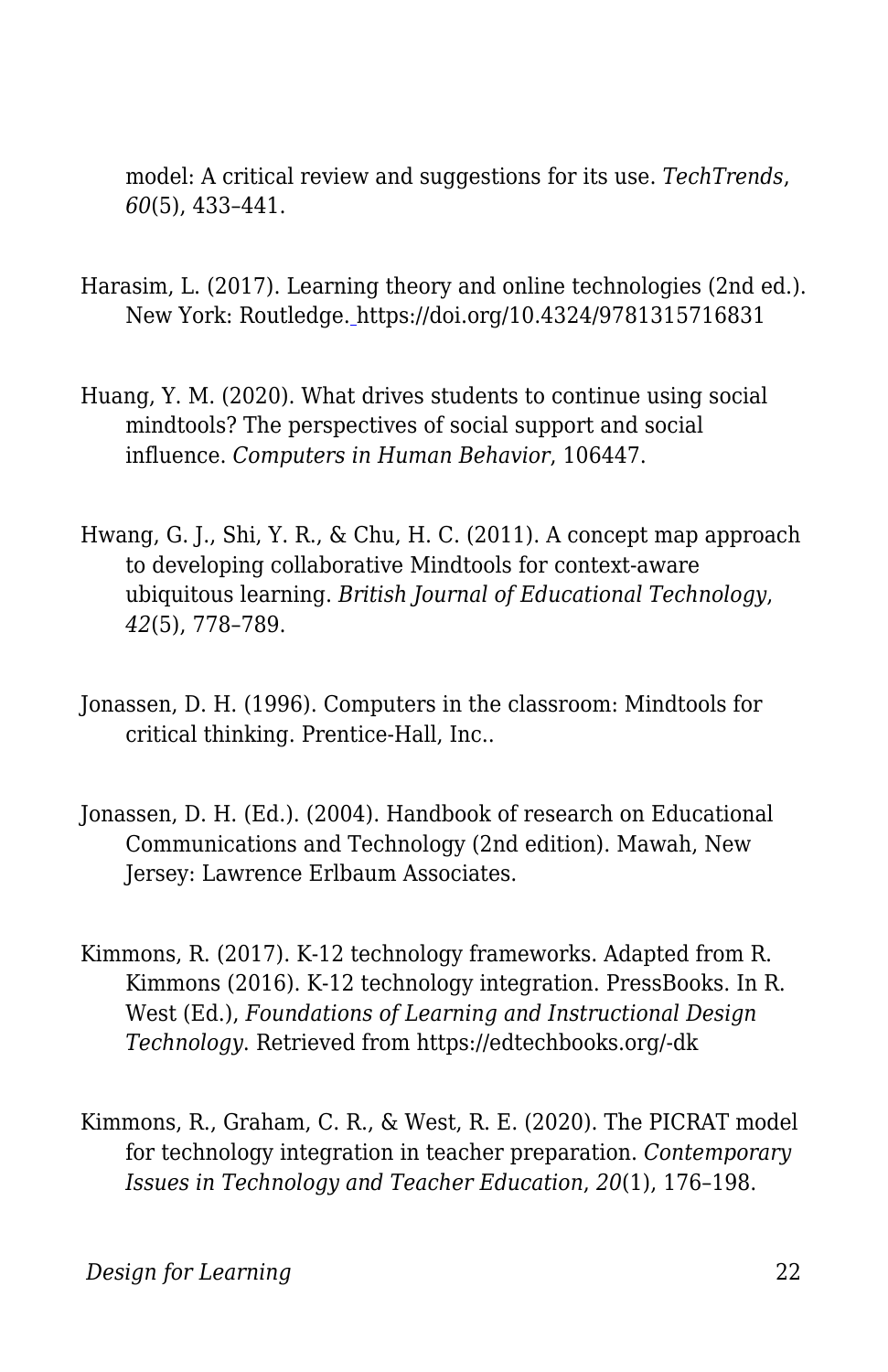- Koehler, M., & Mishra, P. (2009). What is technological pedagogical content knowledge (TPACK)?. *Contemporary Issues in Technology and Teacher Education*, *9*(1), 60–70.
- Kozma, R. B. (1994). Will media influence learning? Reframing the debate. Educational Technology Research and Development, *42*(2), 7–19.
- Mikropoulos, T. A., & Bellou, I. (2013). Educational robotics as mindtools. *Themes in Science and Technology Education*, *6*(1), 5–14.
- Moersch, C. (1995). Levels of technology implementation (LoTi): A framework for measuring classroom technology use. *Learning and Leading with Technology*, *23*, 40–42.
- Mayer, R. E. (2014). The Cambridge Handbook of Multimedia Learning (2nd ed.). New York, NY: Cambridge University Press.
- Mayer, R. E. (1995). Cognitive theory of multimedia learning. *The Cambridge Handbook of Multimedia Learning*, *41*, 31–48.
- Mayer, R. E., & Moreno, R. (1998). A cognitive theory of multimedia learning: Implications for design principles. *Journal of Educational Psychology*, *91*(2), 358–368.
- Paivio, A. (1990). Mental representations: A dual coding approach. New York, NY: Oxford University Press.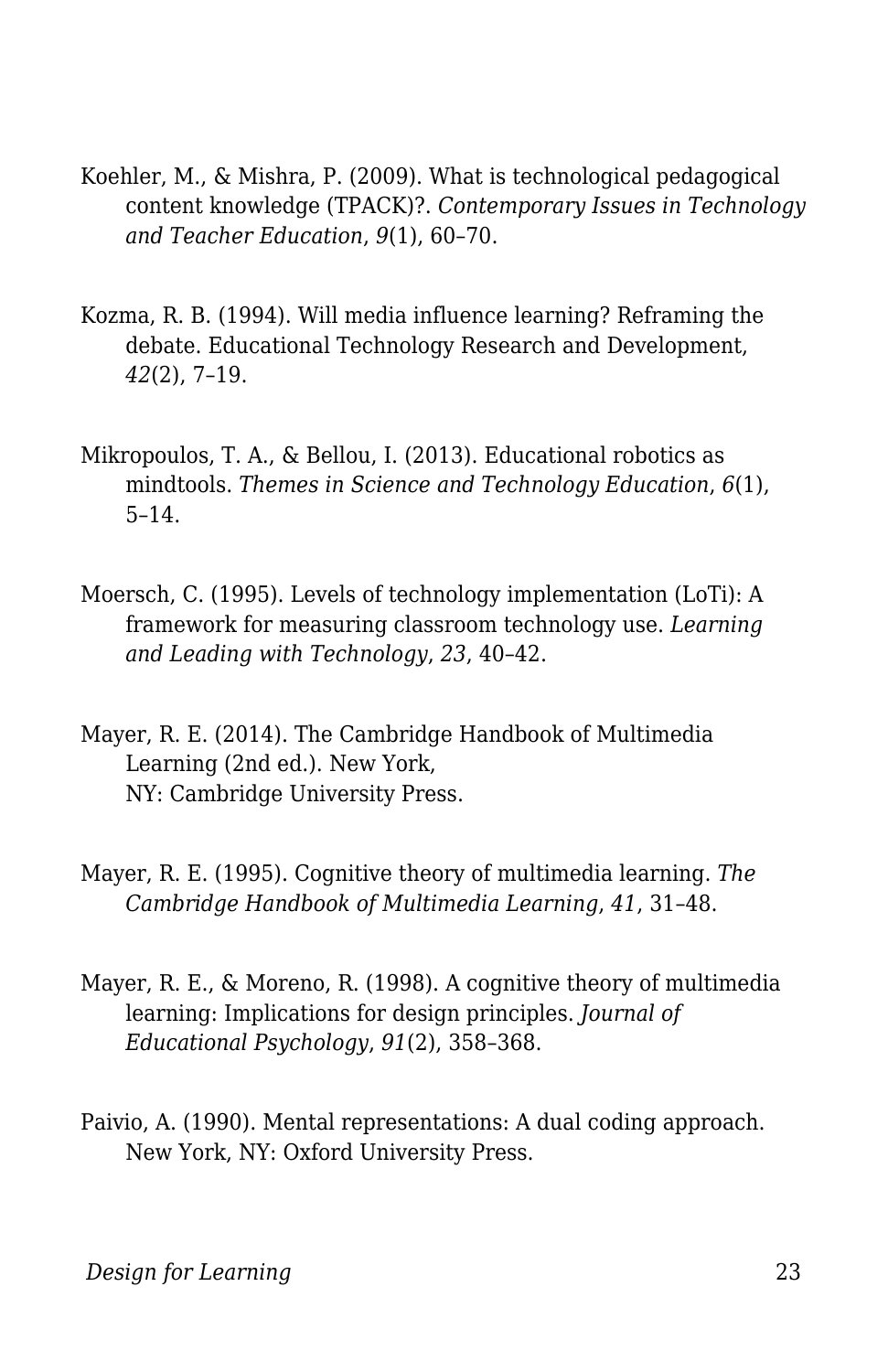- Reich, J. (2019). Teaching our way to digital equity. *Educational Leadership*, *76*(5), 30–35.
- Shulman, L. (1987). Knowledge and teaching: Foundations of the new reform. *Harvard Educational Review*, *57*(1), 1–23.
- Stanley, G. (2013). Language learning with technology: Ideas for integrating technology in the classroom. Cambridge, UK: Cambridge University Press.
- Warren, S. J., & Wakefield, J. S. (2013). Simulations, games, and virtual worlds as mindtools. *In Learning, Problem Solving, and Mindtools* (pp. 78–99). Routledge.
- Warschauer, M., Knobel, M. & Stone, L. (2004). Technology and equity in schooling: Deconstructing the digital divide. *Educational Policy*, *18*(4), 562–588.
- West, R. E., Hannafin, M. J., Hill, J. R., & Song, L. (2013). Cognitive perspectives on online learning environments. *Handbook of Distance Education*, *3*, 125–141.
- Wiggins, G., Wiggins, G. P., & McTighe, J. (2005). Understanding by design. ASCD.